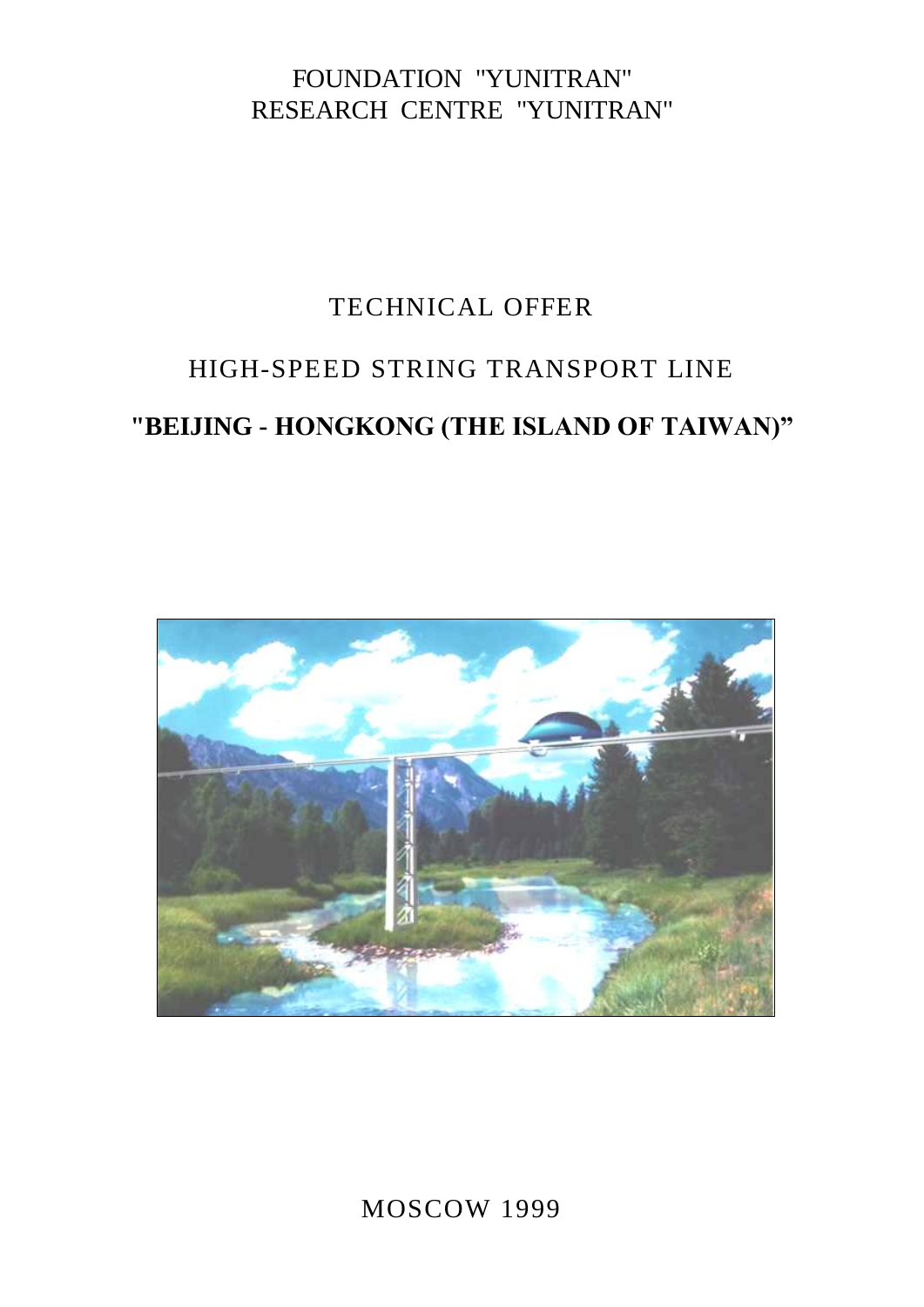## The author: Anatoly E. Yunitsky



A. E. Yunitsky is a president of the foundation "Yunitran" and General Designer of Scientific Research Centre "Yunitran". The author of over 80 inventions including the principal scheme STS, 22 inventions have been used in building, machine-building, electronics, chemical production, scientific researches in Republic of Byelarus, the Russian Federation and other CIS countries. Member of Academy of New Thought (Moscow) and Russian Academy (Moscow). Vicepresident of Academy New Thought. Director of UN Centre (Habitat) Project № FS-RUS-98-S01 "Sustainable Development of Human Settlements and Improvement of their Communication Infrastructure through the Use of a String Transport System"

High-speed string transport line "Beijing - Hongkong (the Island of Taiwan" Moscow, 1999

The second publication, added and remade.

Foundation "Yunitran": 7/1, Pyatnitskaya st., Moscow, 113035, Russia Tel./fax: (095) 976-23-81 http://www.mtu-net.ru/yunitran e-mail: yunitran@mtu-net.ru

> Anatoly E. Yunitsky, 1999 Computer design - Denis A. Yunitsky, 1999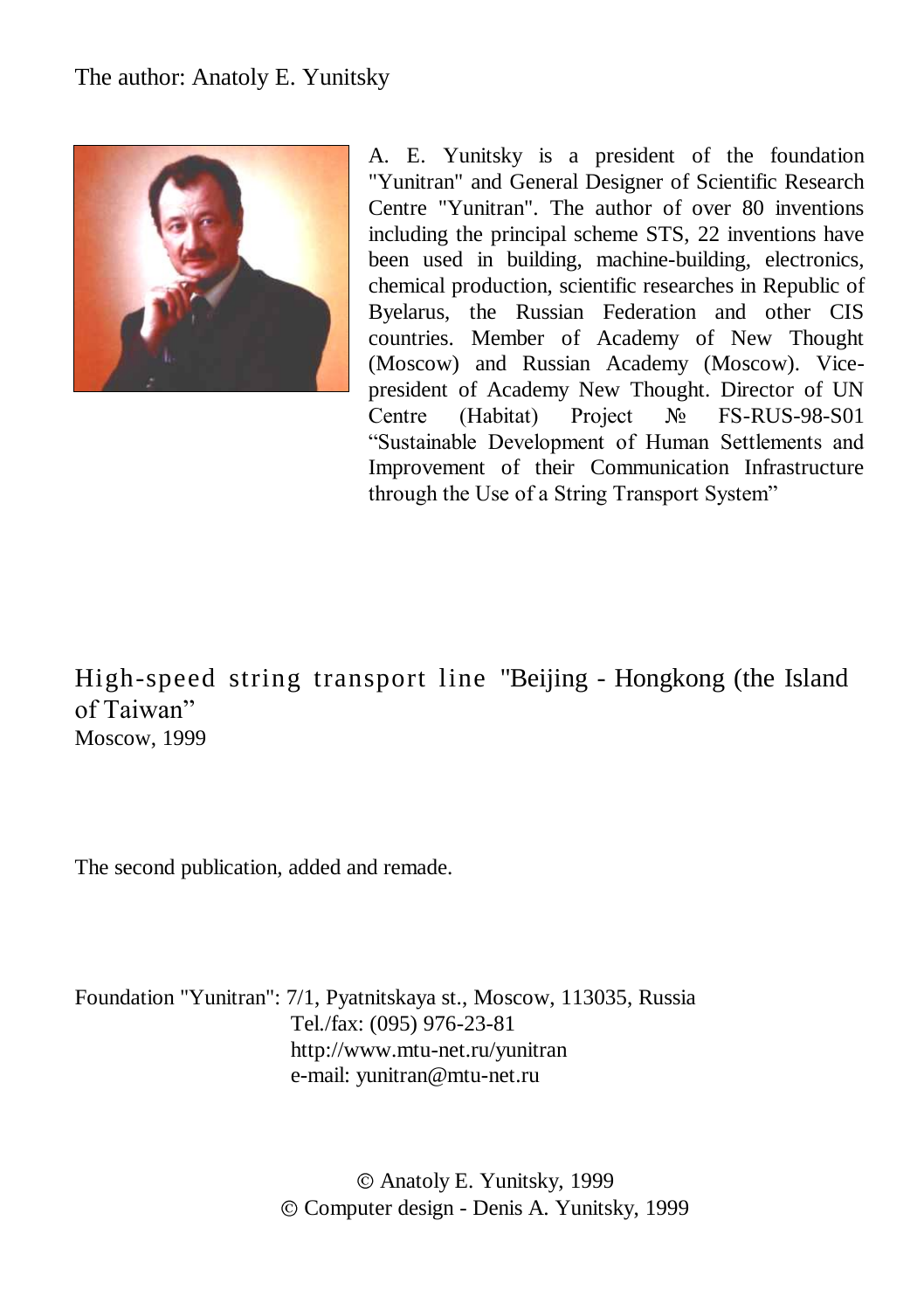| 1. |            | $\overline{4}$                                                                                                                                                                                                                       |
|----|------------|--------------------------------------------------------------------------------------------------------------------------------------------------------------------------------------------------------------------------------------|
|    | 1.1.       | $\overline{4}$                                                                                                                                                                                                                       |
|    | 1.2.       | $\overline{4}$                                                                                                                                                                                                                       |
|    | 1.3.       | 5<br>Route structure response to the contract of the structure of the structure of the structure of the structure of the structure of the structure of the structure of the structure of the structure of the structure of the stru  |
|    |            | 5                                                                                                                                                                                                                                    |
|    |            | 1.3.2. Carrying cable $\ldots \ldots \ldots \ldots \ldots \ldots \ldots \ldots$<br>6                                                                                                                                                 |
|    |            | 6                                                                                                                                                                                                                                    |
|    | 1.4.       | 8                                                                                                                                                                                                                                    |
|    | 1.5.       | 10<br>Vehicle                                                                                                                                                                                                                        |
|    | 1.6.       | 11                                                                                                                                                                                                                                   |
|    | 1.7.       | Management of passenger and cargo traffic<br>12                                                                                                                                                                                      |
|    |            | 12<br>1.7.1.                                                                                                                                                                                                                         |
|    |            | 12<br>1.7.2.                                                                                                                                                                                                                         |
|    |            | 12<br>1.7.3.                                                                                                                                                                                                                         |
|    |            | 13<br>1.7.4.                                                                                                                                                                                                                         |
|    |            | 13<br>1.7.5.                                                                                                                                                                                                                         |
|    | 1.8.       | 15                                                                                                                                                                                                                                   |
|    |            | 15<br>1.8.1.                                                                                                                                                                                                                         |
|    |            | 15<br>Transport line electrical safety and reliability<br>1.8.2.                                                                                                                                                                     |
|    |            | 15<br>1.8.3.                                                                                                                                                                                                                         |
|    |            | STS structural reliability and functioning<br>16<br>1.8.4.                                                                                                                                                                           |
|    |            | 16<br>1.8.5.                                                                                                                                                                                                                         |
|    | 1.9.       | 17<br>Communication infrastructure (Ed. Library Library Library Library Library Library Library Library Library Library Library Library Library Library Library Library Library Library Library Library Library Library Library Libr |
|    |            | 18<br>1.9.1.                                                                                                                                                                                                                         |
|    |            | 18<br>1.9.2.                                                                                                                                                                                                                         |
|    |            | 1.10. Attractive appearance and comfort<br>19                                                                                                                                                                                        |
|    |            | 20                                                                                                                                                                                                                                   |
|    |            | 21                                                                                                                                                                                                                                   |
| 2. |            | Comparison of the STS performance and economics with other high-speed route                                                                                                                                                          |
|    |            | 28                                                                                                                                                                                                                                   |
|    | 2.1.       | 28                                                                                                                                                                                                                                   |
|    | 2.2.       | 30                                                                                                                                                                                                                                   |
|    | 2.3.       | 31                                                                                                                                                                                                                                   |
|    | 2.4.       | 31                                                                                                                                                                                                                                   |
|    | 2.5.       | Applicability of transport means with magnetic suspension<br>32                                                                                                                                                                      |
| 3. |            | 33                                                                                                                                                                                                                                   |
|    | Literature | 34                                                                                                                                                                                                                                   |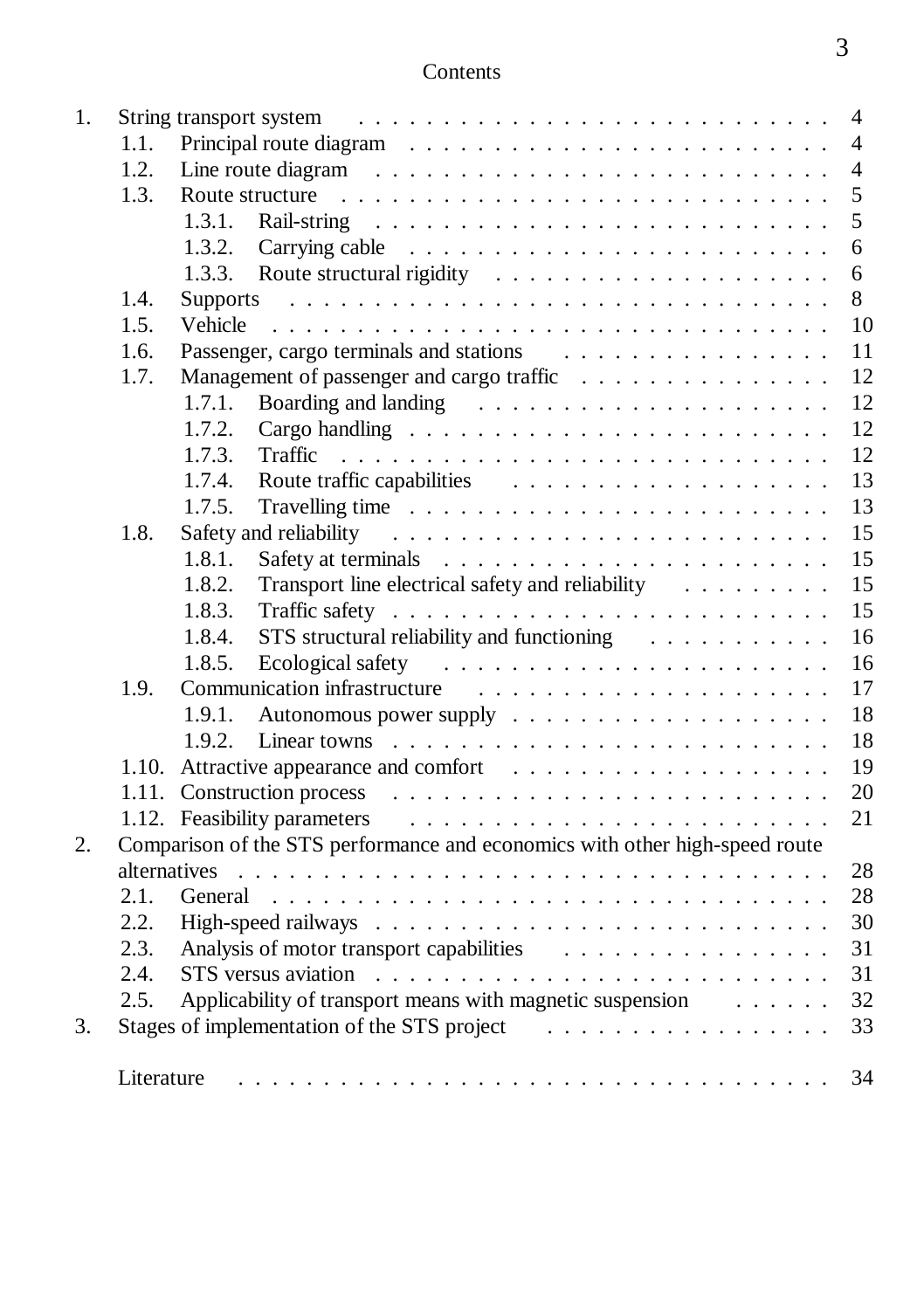#### **TECHNICAL OFFER**

#### **High-Speed String Transport Line "Beijing-Hongkong (Taibej)" (3,140 km)**

#### **1. String Transport System**

#### **1.1. Principal Route Diagram**

The String Transport System (STS) is a string rail route to carry electrical wheel vehicles. A specific feature of the route are the strings within the rails stretched to the total force 250 tf per rail. The strings are rigidly secured to anchored supports spaced every 500...2000 m, the route structure being carried by intermediate supports spaced every 10...100 m. The strings are arranged within the rails having a deflection of several centimeters increasing to the span center and reducing to zero over the supports. Hence, the rail head supporting the vehicle wheel statically has no deflection or joints throughout its stretch. While remaining highly straight and rigid the STS rigid structure promises to allow speeds of 350...400 km/h and more in future. The design, technological and other STS features are demonstrated in more detail in [1].

An international invention application "Linear Transport System" has been filed under # PCT/IB94/00065 dated 08.04.94 under which an international patent search has been accomplished, it has undergone expertise and initial patents have been obtained in the Russian Federation and the South African Republic (the patenting is underway in 20 countries).

#### **1.2. Line Route Diagram**

Fig. 1 shows the route line diagram.

The optimum spacing between intermediate supports is 25 m. This spacing can be reduced to 10 m along the stretches with more intricate profiles or increased to 100 m. When the spacing is larger (the modern materials allow to have the spacing 2,000 m and more) the route structure will be supported with ropes or cables (like suspended bridges).

Considering that the STS is easily adaptable to the terrain profile the intercity line can run along the shortest cuts or straight. When necessary, the route structure can be curved in both vertical and horizontal planes. For comfort (so that passengers are not affected by overloading along curved stretches) the curvature radii should be at least 10 thous. m.

The stretch of the overland portions of the route will amount to 3,000, out of them 2,930 km will run over the territory of mainland China and 70 km over the island of Taiwan. The stretch of the sea portion of the route will amount to 140 km. It will run over the bottom of the Taiwan Straight (the depth is up to 100 m, the average depth is about 50 m). The STS sea portion will run along three tunnels 320 cm in diameter each (direct, return and emergency lines) arranged on the sea bottom surface, with individual portions 0...10 m under the bottom. The tunnels will be covered with a soil layer to exclude exterior damage.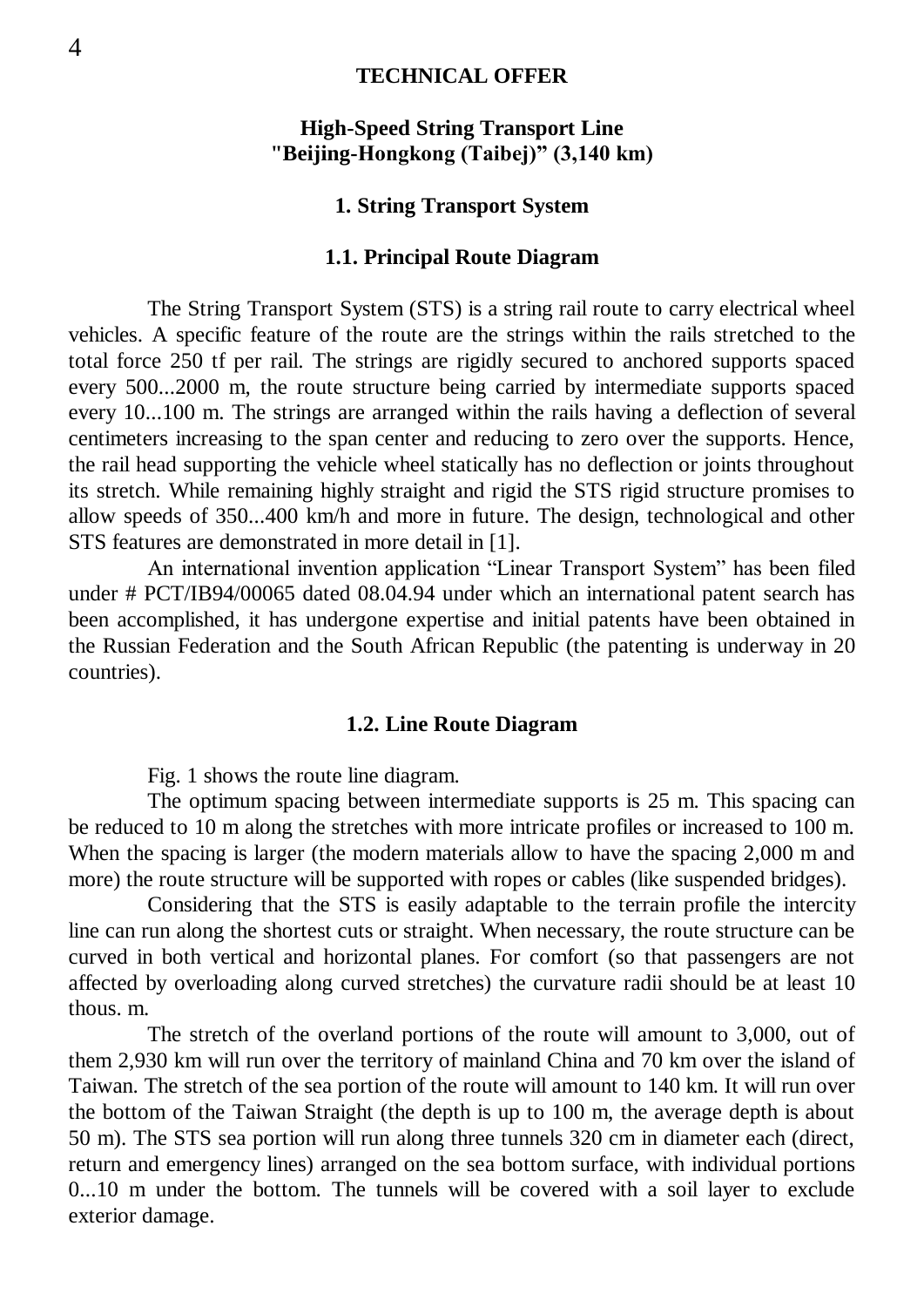

Fig. 1. Route Line Scheme:

a) side view; b) top view; 1 - double-track structure; 2 - support; 3,4,5,6 - anchored supports, correspondingly: intermediate; pylon; end; with switch point; 7 - supporting rope; 8 - intermediate station; 9 - part of the route constructed with normal rails (railway type); 10 - end of route station.

#### **1.3. Route Structure**

Depending upon the span the STS structure is divided into two typical types (Fig. 1): I - common design ( the span is up to 100 m); II- additional supporting cable structure (the span is over 100 m) with the cable arranged: (*a*) underneath; (*b*) above with parabolic deflection (*c*) above as guy ropes. The STS structure sea portion in the tunnels will be according to type I.

#### **1.3.1. Rail-String**

Fig. 2 shows the rail-string design.



Fig. 2. Rail-string Design: a) cross section; b) lengthwise section;  $1$  - head;  $2$  - body;  $3$  - string;  $4$  - filling;  $5$  - support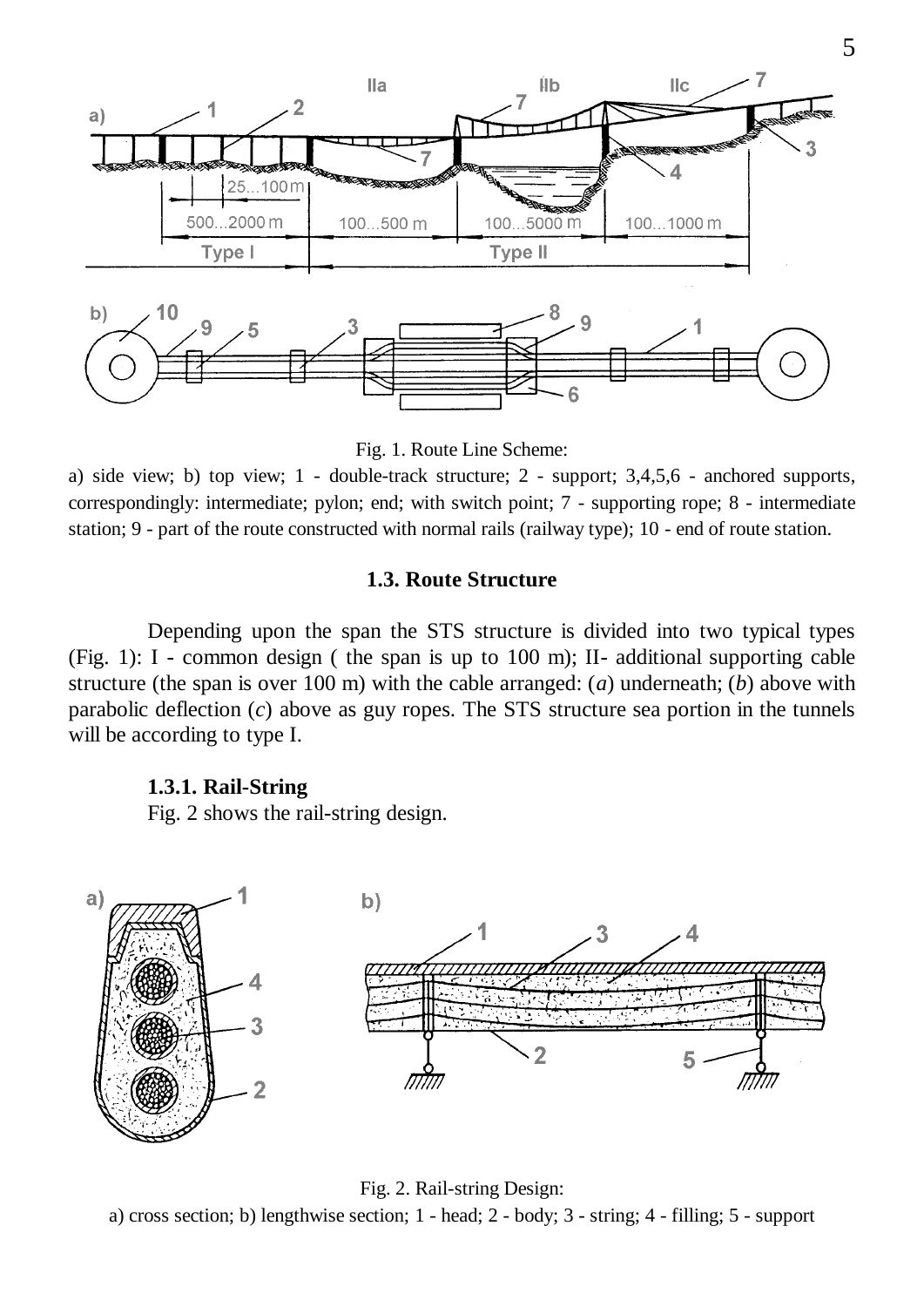Each rail head is a current carrier electrically insulated from the carrying structure and other supports and rails. Each rail has three strings of wires 1...3 mm in diameter stretched with the total force 500 tf for the route structure and 1000 tf for the double-track route. The wires in the string are encapsulated in a protective sheath between the supports, they are not linked together being arranged in a special corrosion resistant composition. The strings are rigidly secured in the anchored supports. The strings will be anchored to the walls of the tunnels along the sea portions. A modular design of the rail has been developed for reducing consumption of materials and facilitating their fabrication and erection. The rail design is described in more detail in [1].

#### **1.3.2. Carrying Cable**

Like the strings in the rail, the carrying cable is made from heat resistant steel wires enclosed into a protective watertight sheath. The free space in the cable is filled up with a corrosion resistant filler. The longer the span the greater is the cable diameter. For example, due to a low material consumption for the route structure and its light weight, the cable 100 mm in diameter carries the STS span 500...1000 m long, i.e. it allows to cross wide rivers in a single span.

#### **1.3.3. Route Structural Rigidity**

The STS route structure requires little material, about 100 kg/m, still allowing to achieve a highly strong tensioning of the strings. It has a typical small deflection of the structural elements both under its own weight (see Table 1) and under the weight of moving vehicles.

Table 1

|         | Static (erection) deflection of structural elements |            |               |            |  |
|---------|-----------------------------------------------------|------------|---------------|------------|--|
| Span, m | string in rail                                      |            | guy cable     |            |  |
|         | Absolute                                            | Relative   | Absolute      | Relative   |  |
|         | deflection, cm                                      | deflection | deflection, m | deflection |  |
| 25      | 1.6                                                 | 1/1600     |               |            |  |
| 50      | 6.3                                                 | 1/800      |               |            |  |
| 75      | 14.1                                                | 1/530      |               |            |  |
| 100     | 25                                                  | 1/400      | 0.25          | 1/400      |  |
| 250     |                                                     |            | 1.56          | 1/160      |  |
| 500     |                                                     |            | 6.25          | 1/80       |  |
| 750     |                                                     |            | 14.1          | 1/53       |  |
| 1000    |                                                     |            | 25            | 1/40       |  |

#### Deflection of the STS Structure under its own weight

The deflection figures in Table 1 determine the height of the STS spans, their sliminess and aesthetic appearance. In any case, the STS structure is much slimmer than bridges, road arteries, viaducts and other similar structures of highways and railways or girders of monorails.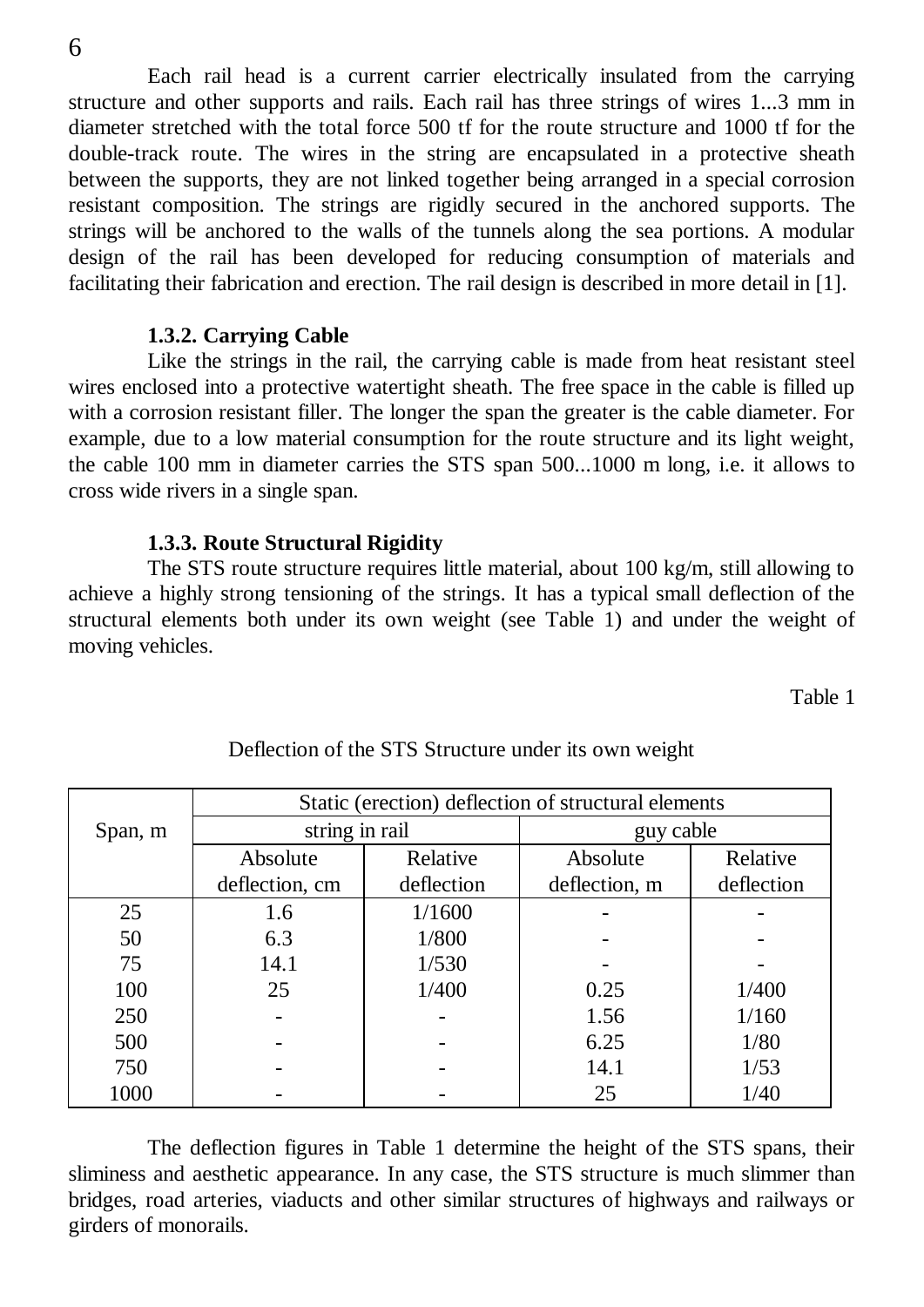The strings will have a deflection after erection concealed within the rail. When the span is 25...50 m the string will have the relative deflection 1/1600...1/800 and absolute deflection 1.6...6.3 cm in respect to the span. This deflection is easily accommodated within a specially designed rail 20...25 cm high.

In any case, the above deflections appear after erection without affecting the smoothness of rail heads which are very rectilinear when unloaded. The route curvilinearity in the vertical plane appears under a moving load, it is induced by winds and moving vehicles in the horizontal plane. The maximum static deflection produced by a vehicle (2,500 kgf) braked in the span center will be within 1/800 for the rail and 1/2400 for the span supported by the cable. Dynamic deflections at speeds over 200 km/h will be significantly less than those indicated above (within  $1/10,000...1/2,000$ , or within 5...10 mm in absolute figures for a 25-m span). These figures prove that the STS is more rigid (in respect to the rolling stock) than railways, bridges and highway loops which have a greater estimated deflection under nominal loads.

The structural features of the route and the modes of movement of the vehicles have been investigated and designed so as to eliminate resonance phenomena in the railstring. Moreover, appearing vibrations will remain behind a moving vehicle, they will attenuate within 0.1...0.5 s, consecutive vehicles will run along undeflected, perfectly smooth rails.

Variations of temperature-induced deformations of rail-strings are compensated by temperature strains, hence, variations of the span relative deflection will insignificantly affect the route"s rail-string smoothness when the span between the anchored supports remains unchanged. The string will not have any deformation seams along its stretch, it will respond to temperature variations like a telephone wire or a power transmission line which are also suspended with deflection between supports without joints for several kilometers, like the strings in the rail. The maximum temperature variations for  $100^{\circ}$ C, for example,  $-40^{\circ}$ C (winter) to  $+60^{\circ}$ C (summer) will cause relative deflection variations within  $1/10,000$  basically without any effect upon the route smoothness. Elongation strains in the string will add approximately 500 kgf/cm<sup>2</sup> in the summer and deduct the same  $500 \text{ kgf/cm}^2$  in the winter. A smaller temperature difference, for example, along the sea portion arranged in the tunnel, will produce a milder strain deformation of the railstring.

Taking into account a highly streamlined design of the STS and the vehicles, the relative deflection of the STS route overland structure under the influence of lateral winds blowing with the speed 100 km/h will amount to  $1/10,000...1/5,000$  without any significant effect upon the transport line's performance.

The route's smoothness will not be affected by the ice appearing on the STS structural elements at negative air temperatures. Yet, considering the rail-string small cross section, the streamlined design, high- and low-amplitude vibrations and other factors inhibiting icing, the latter can be fully eliminated. For example, special modules equipped with gas turbine engines can be sent regularly to melt ice film with hot air stream along the route during the most risky winter periods.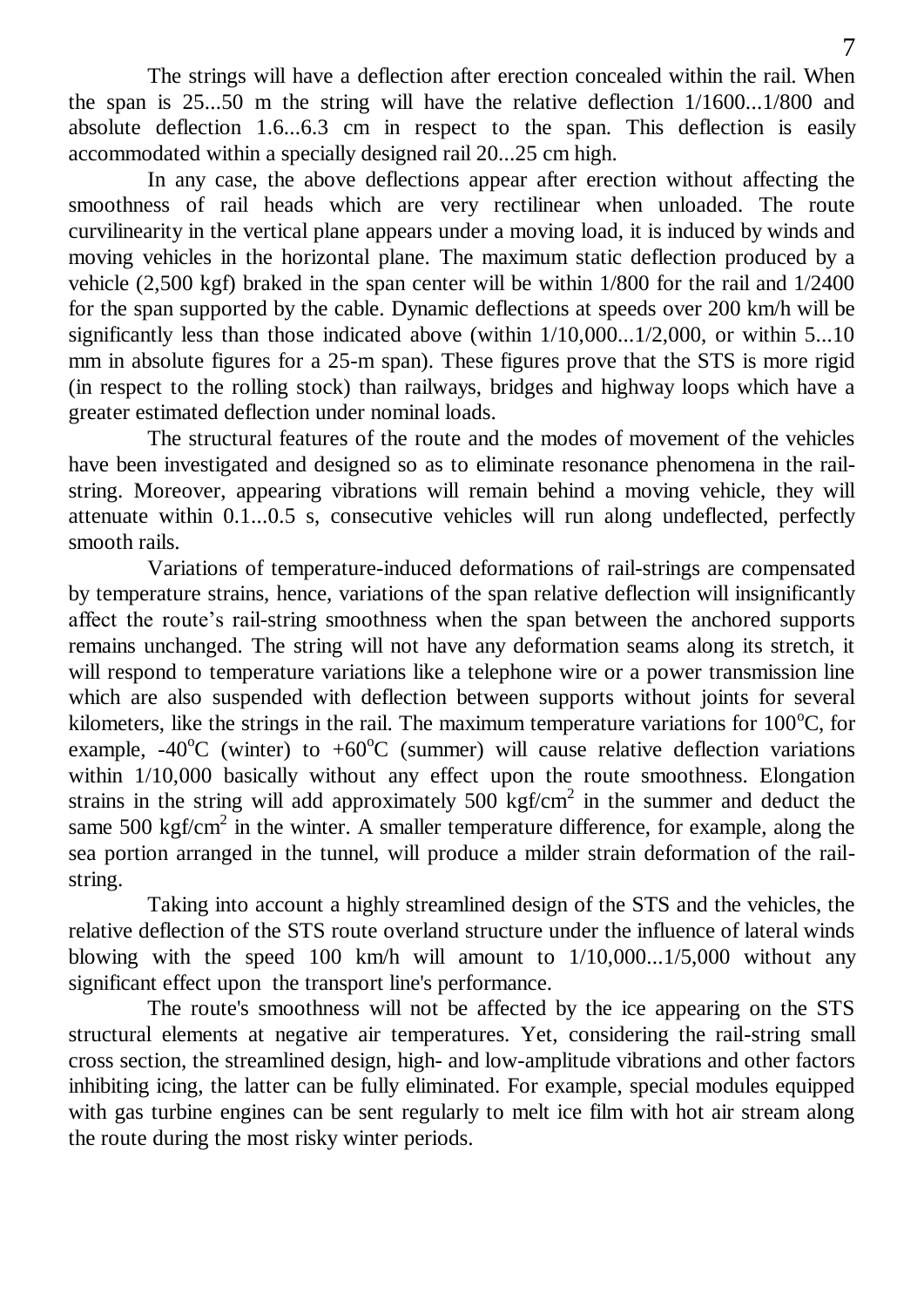#### **1.4. Supports**

The carrying structure of the supports comprises two basic types: (a) the anchored supports to undertake horizontal forces produced by string and cable elements (Fig. 3); (b) carrying supports to undertake just the vertical load of the STS route structure and vehicles (Fig. 4).



Fig. 3. Anchored support of double-track STS route Fig. 4. Small height

intermediate support

The anchored supports can be spaced at 0.5...2 km (the optimum overland span is one km), depending upon the terrain relief. The maximum horizontal loads experienced just by the terminal anchored supports (they are affected by one-way loading) are: 1,000 tf for the double-track and 500 tf for the single-track routes.

The intermediate anchored supports (they comprise over 90% of the total number) will not experience any significant horizontal load in operation, because the forces acting upon the support from each side will become mutually balanced. In accordance with the terrain relief the carrying supports will be spaced at 10...100 m overland (the optimal span is 25 m) and at 10 m along the sea portion (in the tunnel). The minimal vertical load upon the support (together with the moving vehicle weight) is 10 tf (the span is 10 m), the maximum load is 35 tf (the span is 100 m).

The mountainous STS route will have the third type of supports - brake supports to undertake (alongside with anchored supports) longitudinal forces of the STS route structure and vehicles weight that caused by the route slope to the horizon. In accordance with the mountain relief and line of the route installation the slope to the horizon will amount over  $30^\circ$ . The vehicle lifting and lowering with the great slope is allowed due to the specific design of running gears and wheels. The specific design of passenger vehicles has been developed so as passenger comfort in the car will not depend on the route slope to the horizon.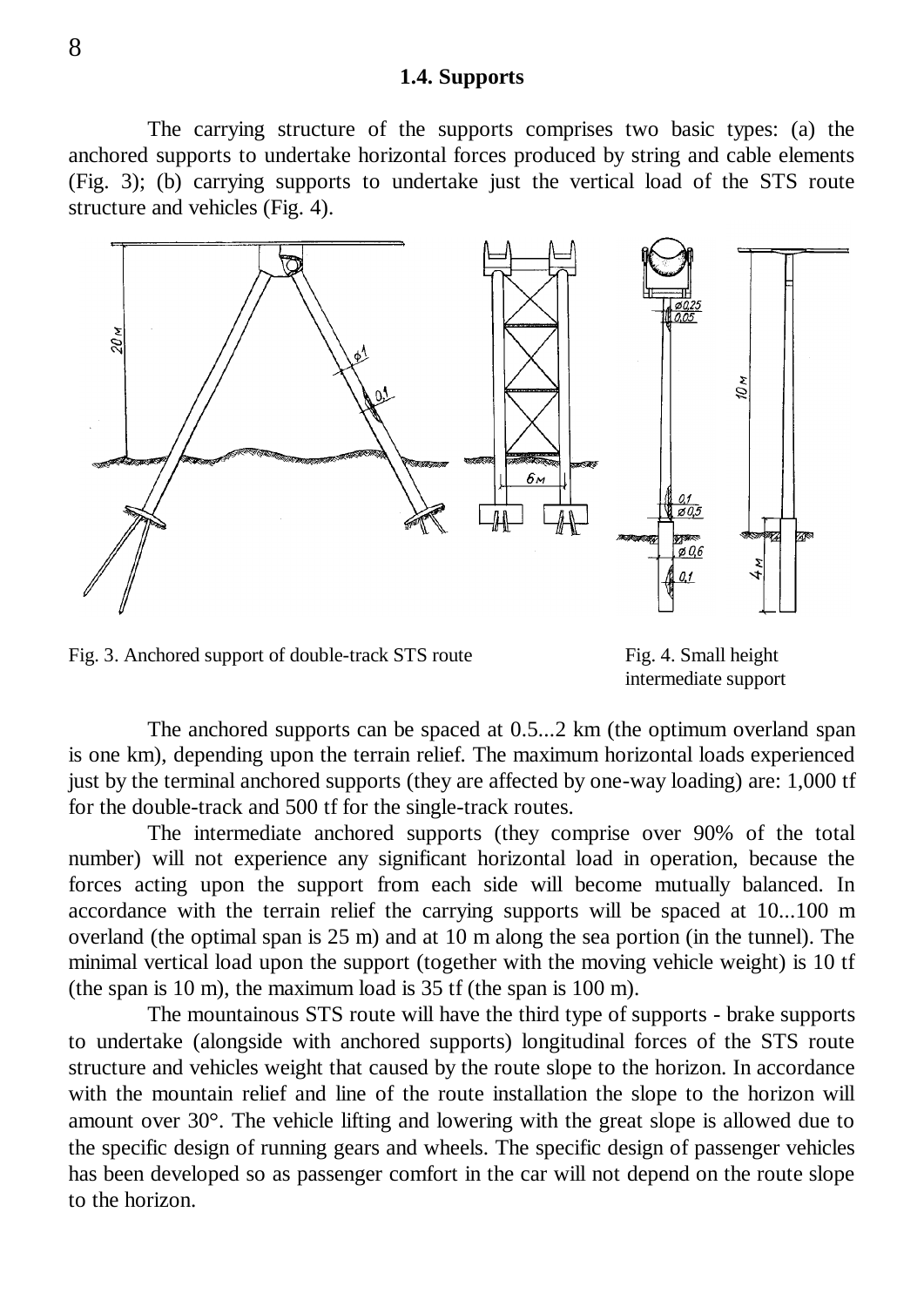In accordance with the route slope to the horizon brake supports will be spaced at 0,1... 1 km.

The terrain relief and the longitudinal route profile and the layout will determine how tall the supports should be. Table 2 is a guide for practically any terrain relief on flat span showing that they should be 15 m tall, on the average. In mountains the average tallness of supports will be 25 m.

Table 2

| Tallness of supports, m                   | Proportion of the supports in their total |
|-------------------------------------------|-------------------------------------------|
|                                           | number, %                                 |
| 10                                        | 70                                        |
| 20                                        | 20                                        |
| 30                                        |                                           |
| 40                                        |                                           |
| 50                                        | 1.5                                       |
| 100                                       | 0.5                                       |
| Total: average tallness of supports -15 m | 100                                       |

## Determination of average tallness of supports over flat land

The supports are described in more detail in [1].

The alternatives of one-track STS routes and their supports to suit various geographic conditions are shown in Fig. 5-6.





Fig. 5 - 6. Variants of single-track STS routes for various geographical conditions

The carrying supports experience slight vertical, transverse and longitudinal loads (for example, the transverse loads appear during braking, they are transmitted by the rail-strings to the anchored supports. Therefore, the supports have typically small cross-sections, light foundations, they occupy little area and require little earthwork. It is specifically significant not to encroach upon the proprietary rights of land owners which may create serious problems. The STS can be run in a single span (up to 2,000 m long) 50...100 m high over expensive land plots with economical land use. Since the STS is a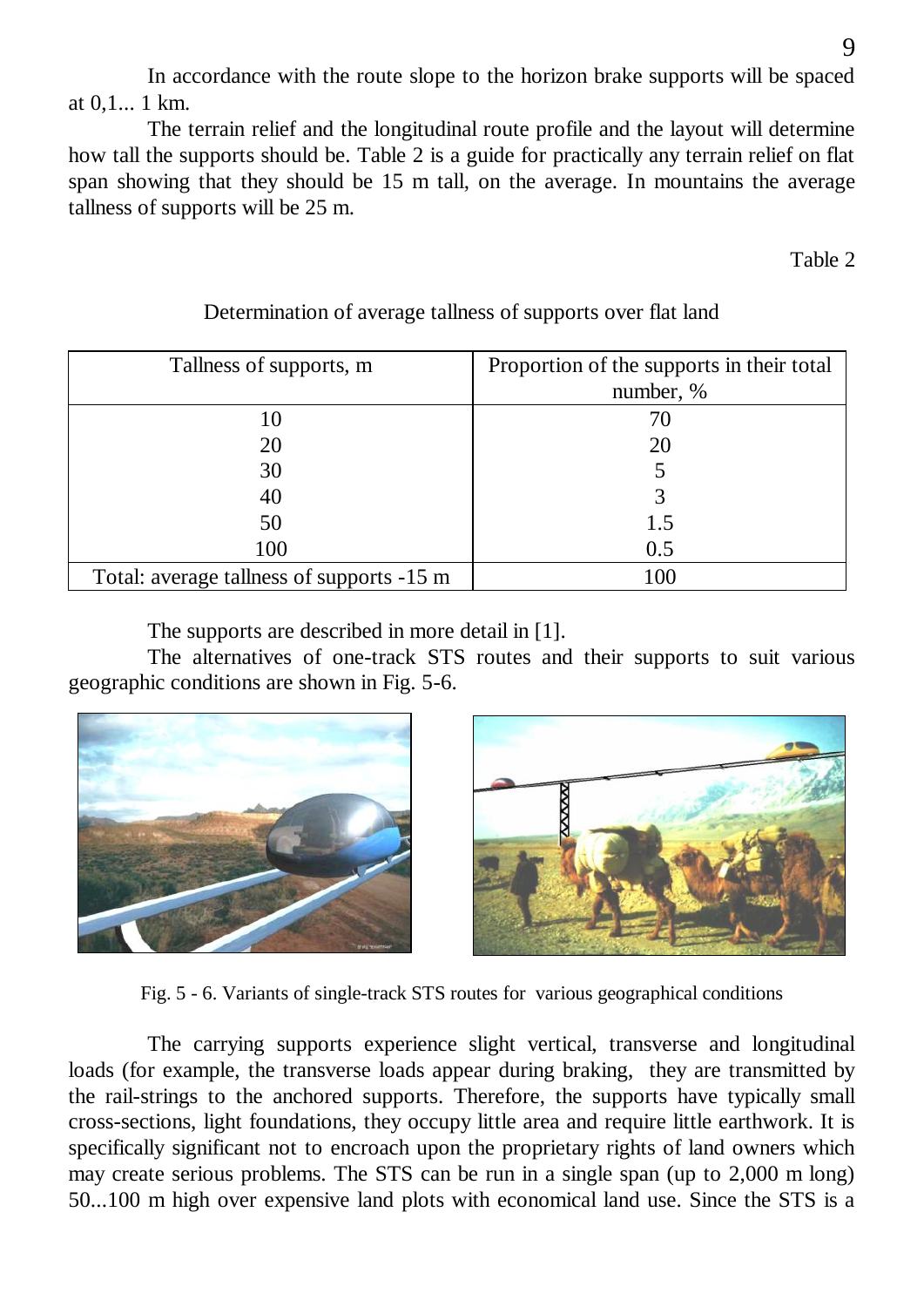"transparent" structure (almost without shadow) it will be ecologically clean, with a low noise level, it can run over residential areas, game preservations, parks, etc.

Designs of unified modular STS supports have been developed: short (5...15 m), average  $(15...25 \text{ m})$ , tall  $(25...50 \text{ m})$  and supertall  $(50...100 \text{ m})$  which are unique in their little consumption of materials and they are highly easy to fabricate and erect.

#### **1.5. Vehicle**

The passenger vehicle accommodates 10 persons (during peak hours), a cargo vehicle can carry 4,000 kg load, the motors are 80 and 40 kW, respectively, with the energy delivered through wheel which contact the current conducting rail heads (the right and the left) allowing to reach the speed 300 km/h. The drive can be designed as two motor wheels 40 kW each. A perfect shape of the vehicle body has been selected with the aerodynamic resistance factor  $Cx=0.075$  (the model was tested in the aerodynamic tube) allowing to minimize the aerodynamic losses and noise at high speeds. To reach 400 km/h the power of the motor of the passenger vehicle should be increased to 200 kW and to 400 kW to reach 500 km/h. For the cargo vehicles to reach the same speeds it is enough to have a motor which is twice less powerful than that of the passenger vehicle (the front surface area of the cargo vehicle is two times less)

The vehicle can operate as a routed taxi from the boarding station to the destination without any driver being steered by the on-board computer. The latter is controlled and guided by line computers and central computers. The vehicle is described in [1] in more detail.



Fig. 7. Long distance travel vehicle for four passengers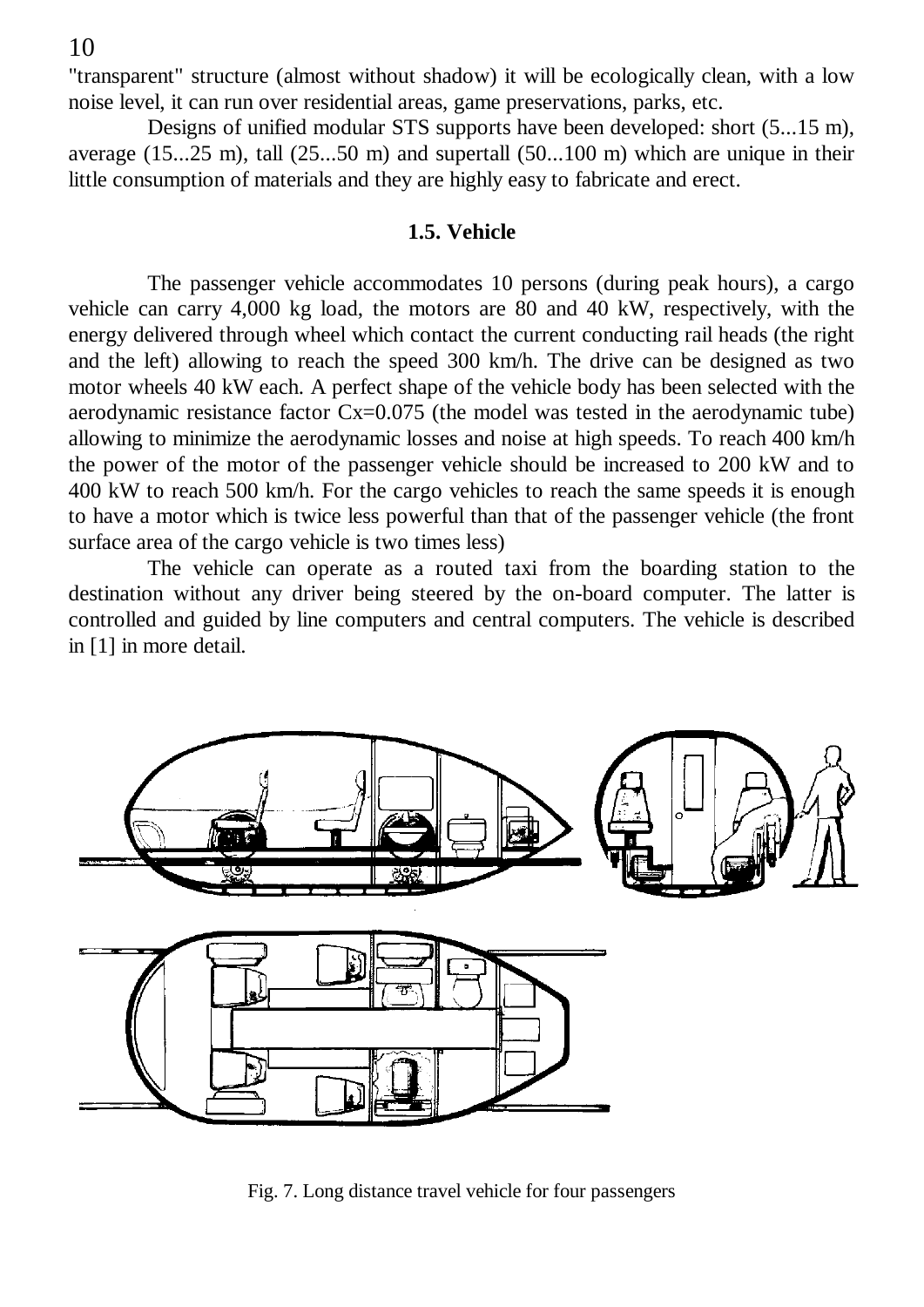#### **1.6. Passenger, Cargo Terminals and Stations**

Terminals will be circular with moving (rotating) platforms (Fig. 8) or floors. The terminal diameter is about 60 m which can be increased up to 100 m or more where passenger traffic is heavier (over 100 thous. passengers during 24 h).





1 - Station building; 2 - Garage-workshop; 3 - ring-way; 4 - ring-way mobile platform; 5 - switch point; 6 - end anchored support; 7 - vehicle; 8 - entrance (exit) to the station.

Intermediate stations with significant passenger traffic will have switches and sheds to pass the vehicles irrespective of the main schedule (Fig. 1). The stations with lighter passenger traffic are made as open platforms along the route.

The boarding (landing) of passengers is effected after braking individual vehicles with vacant seats. The route is designed to have 17 terminals and 15 stations.

Circularly shaped cargo terminals will be equipped to load and unload automatically cargo modules. They will be compact with extensive handling facilities employing a unique process of handling operations and specially designed containers for fluid, bulk and piecemeal cargo. For example, a terminal 100 m in diameter will be capable to handle about 100 thous. tons of oil (or oil products) a day (36.5 mln tons a year) or much smaller in size than a sea harbor of the same handling capacity.

Individual consignments, such as passenger cars, can be transported on open platforms, though it may require to increase the power of the motor of a cargo module 3...5 times. Thus, passengers can cross the sea without leaving their cars.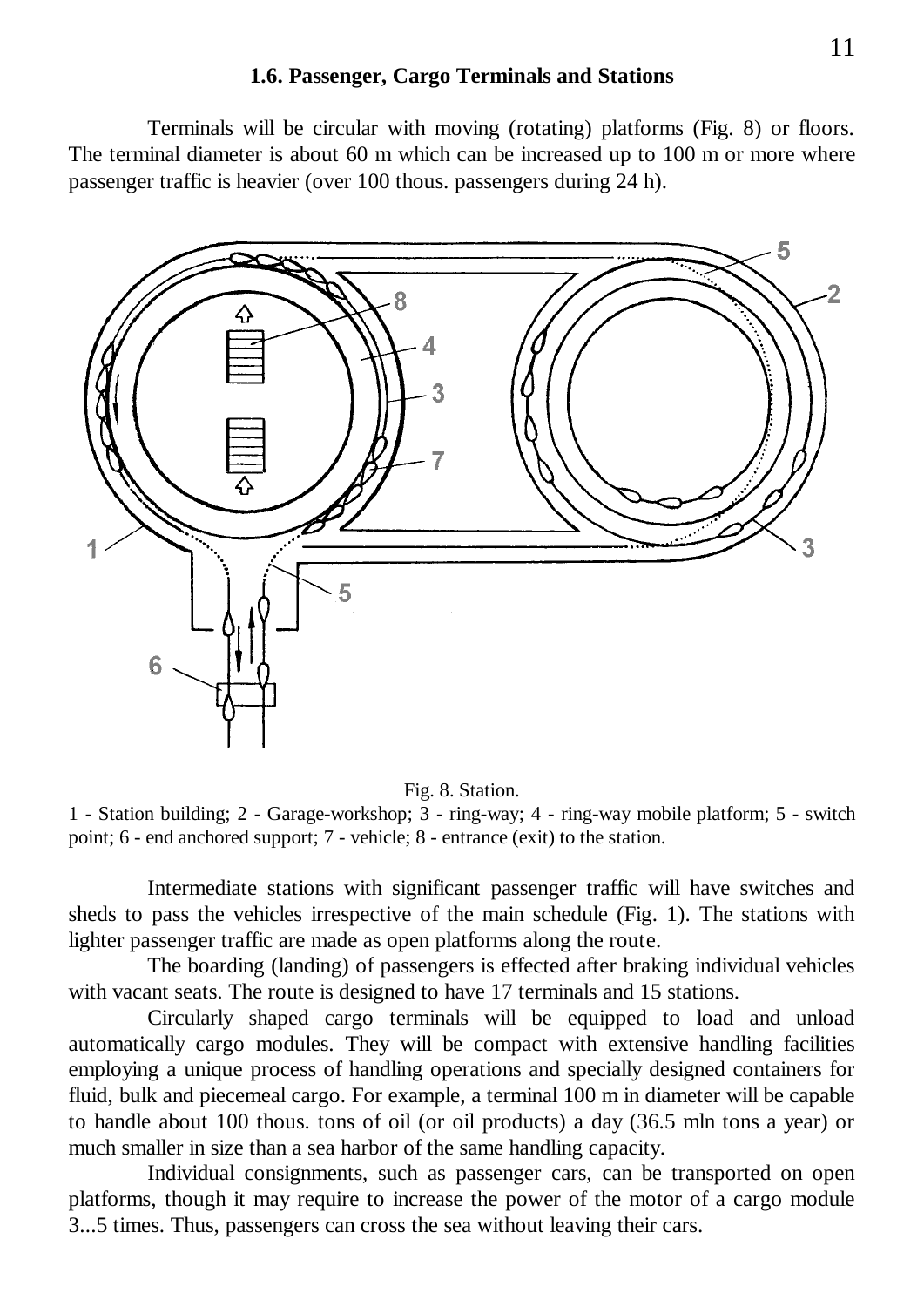#### **1.7. Management of Passenger and Cargo Traffic**

#### **1.7.1. Boarding and Landing**

Upon entering into the terminal the passenger sees a lighted sign on each vehicle (the sign can either be on the vehicle wall or on the terminal wall as a running string of information) indicating the destination name, for example, "the terminus". If the required destination is not indicated the passenger can board a vacant vehicle and press the "terminus" button (inside the vehicle). Passengers will have 0.5...2.5 min to board if the moving platform with the vehicle on it has the speed 0.5 m/s and the circular route is 50 m in diameter. After the door is shut (automatically or manually) the vehicle is released from the moving platform, the switch transfers it to the track line. In case the door has not been shut or the boarding has not been completed or there are no passengers the vehicle is returned to the second round on the platform. Similarly the passengers land at their destination in reverse order. In its general implementation it resembles the handling of baggage along circular conveyers at modern airports. If necessary, some vehicles may be directed to workshops in a separate building or at another floor of the terminal.

#### **1.7.2. Cargo Handling**

Cargo is handled automatically at cargo terminals. Consignments are delivered to the terminal and thence to a consignee by other means, such as an oil pipeline Large consignees and consignors, such as oil refineries, will have their own terminals.

Full containers are loaded into the cargo modules which are then marshaled into trains and directed to the transport line. At destinations containers are removed from modules and directed for unloading, their places are occupied by empty containers or containers with other cargoes. The capacity of a container is 1000...4000 kg. Each container is accompanied with an electronic card to be read by the on-board computer to enter the nature of a consignment, its weight, conditions of transportation, destination, consignee, etc.

Passengers can continue to travel in their cars on a special open platform or they can commandeer to dispatch their cars ahead of them or to follow them in an open cargo module and travel in the passenger vehicle.

#### **1.7.3. Traffic**

Vehicles are grouped together electronically, for example, into trains of five vehicles with the space between them 100...500 m. The control system along the entire route maintains the same speed of the vehicles in the train and the spacing between them. To maintain the traffic of 1,000 passengers per hour one train of five vehicles should leave the terminal every three minutes. The average spacing between the trains will be 14 km at a speed of 300 km/h. This spacing is sufficient for maneuvering when passengers board or land at intermediate stations. The running trains will be grouped at boarding stations and by adding vehicles at intermediate stations (at the head or at the tail). Therefore, the control system will both send vehicles and control their location coordinating their "synchronization" in time. Some stations may have special marshaling facilities to accumulate vehicles. The speed will be set from 200 km/h (along the ascents and in the tunnels) to 300...350 km/h along horizontal stretches and descents. The line and central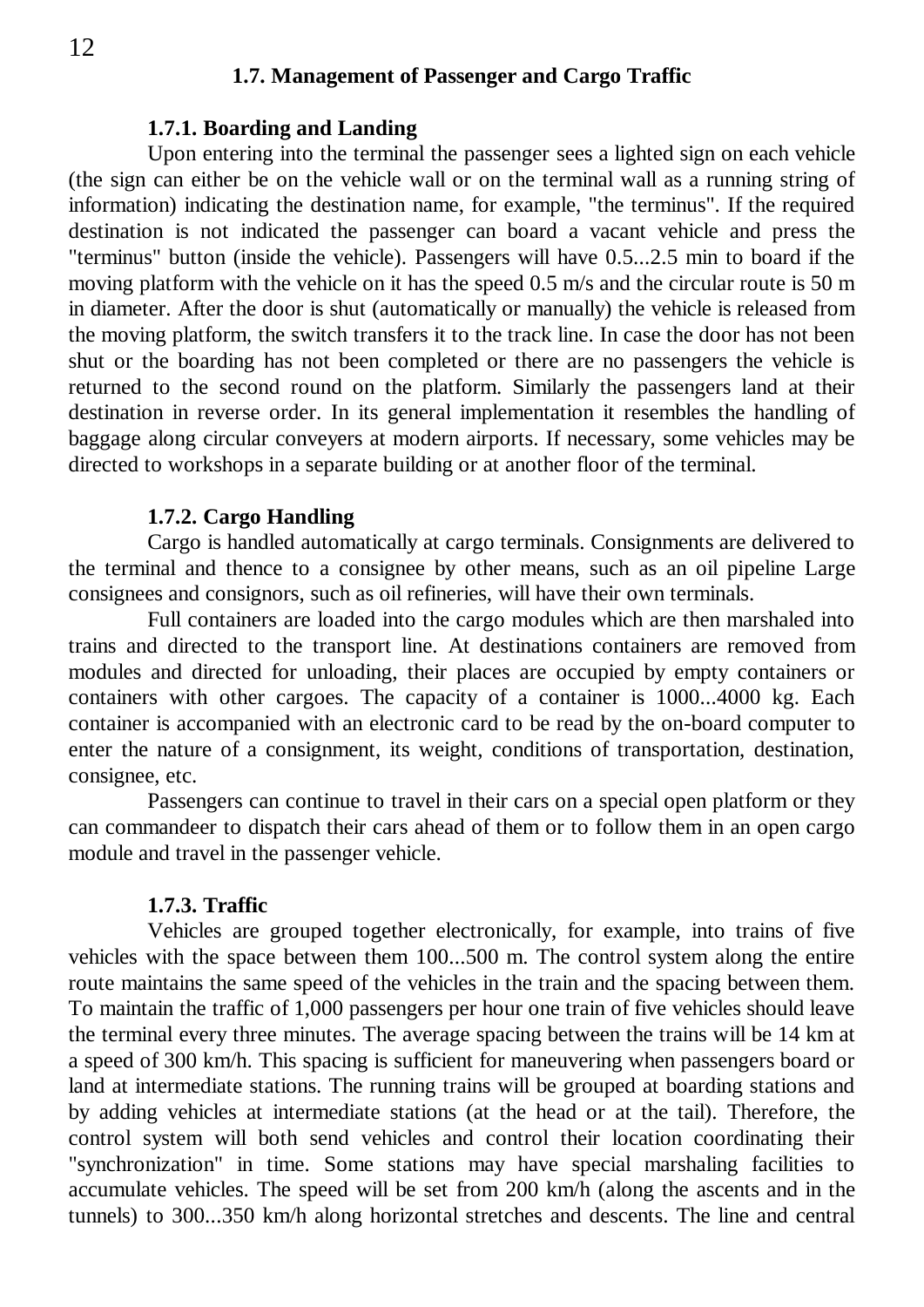computers will control traffic by accumulating information about the location, speed, destination and condition of all major units (the running gear and the drive, in the first place) of each vehicle. Modern control software allows to arrange the transport traffic of STS vehicles with 100-percent safety without man's involvement.

A system similar to the one developed in Japan for the self-controlled Mitsubishi car can be employed to control the STS vehicles. Each vehicle will have three on-board TV, infrared and ultrasound systems running simultaneously. The on-board computer will receive signals from the vehicles ahead to analyze and adjust the proper speed and the spacing. Also, there will be mutual information exchanges and with the line and central computer systems to check the location, speed, condition of the route structure, supports, switches, irregularities, track defects, etc. The on-board computer system will employ microprocessors to process the data from built-in sensors, TV and IR cameras, mechanical means. Relevant commands will be issued for various executive mechanisms. The manoeuvring operations are automatically coordinated with the route on-line computer system in order not to affect the transport traffic.

## **1.7.4. Route Traffic Capabilities**

When trains comprise 10 ten-seat vehicles moving with the speed 300 km/h with the interval 30 seconds, the traffic along a single line during peak hours will amount to 12,000 passengers/h and 24,000 passengers along the route (with two oppositely directed lines) or 576,000 passengers every 24 hours pr 210 million passengers a year. There is still a margin to increase the traffic without adding more lines.

The minimal distance between cargo modules along the line is 50 m (50...100 m is the minimal urgency deceleration by throwing out a braking parachute), hence the ultimate traffic capacity of a single line at a speed 300 km/h is 24 thous. t/h or 576 thous. t/day (210 million t/year). The maximum traffic capacity of a double-track line is 48 thous. t/h.  $1,150$  thous. t/day, 420 million t/year.

The actual scope of cargo and passenger traffic will be one order of magnitude less because the route will operate at its 10-percent capacity, it will promote the reliability and safety of the transport system in operation, in the long run.

## **1.7.5. Traveling Time**

Table 3

| No. | <b>Transportation process</b>    | Time, min attravelling speed |            |  |
|-----|----------------------------------|------------------------------|------------|--|
|     |                                  | $300 \text{ km/h}$           | $400$ km/h |  |
|     |                                  |                              |            |  |
|     | Waiting for a vehicle to arrive. |                              |            |  |
|     | Boarding                         |                              |            |  |
|     | Waiting until start              |                              |            |  |
|     | Joining the main traffic         |                              |            |  |

## Time spent by a passenger to travel from downtown Beijing to downtown Hongkong (2,880 km)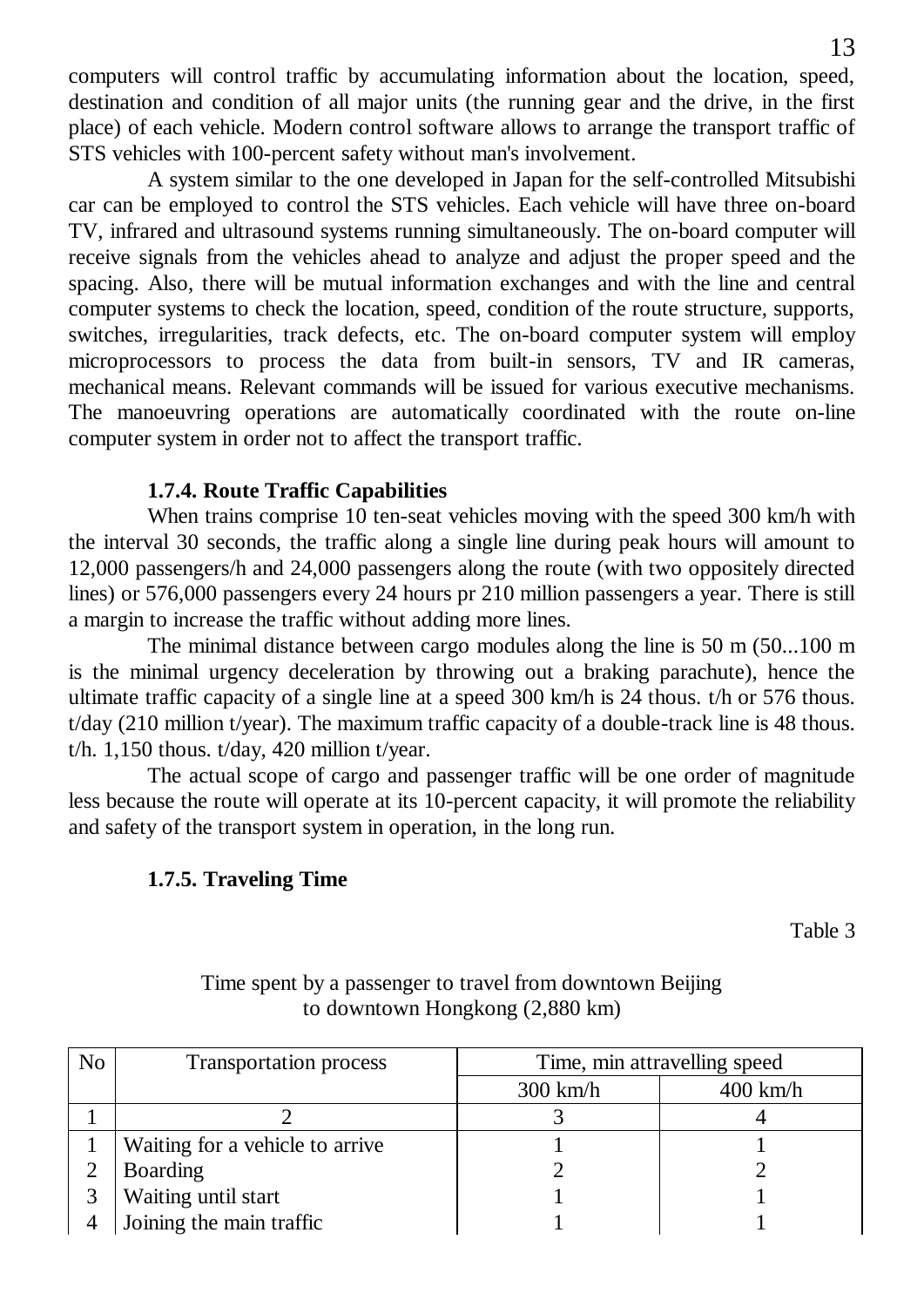|    | Acceleration to 300 km/hour |                    |                    |
|----|-----------------------------|--------------------|--------------------|
| 6  | Traffic along the route     | 574                | 429                |
|    | Deceleration                |                    |                    |
| 8  | Driving into the terminal   |                    |                    |
| 9  | Landing                     |                    |                    |
| 10 | Unforeseen time losses      |                    |                    |
|    | Total:                      | 590 (9 hrs 50 min) | 450 (7 hrs 30 min) |

Time spent for travelling from other communities is shown in Table 4.

Table 4

Time spent by passengers for travelling from Beijing at a speed 300 km/h

| <b>Station</b>                     | Distance between | Time en route between | Time en route with      |
|------------------------------------|------------------|-----------------------|-------------------------|
|                                    | stations, km     | stations, min         | incrementation          |
| <b>Beijing</b><br><b>Tjantzing</b> | 110              | 29                    | $29$ min                |
|                                    | 280              | 56                    | 1 hour $25 \text{ min}$ |
| Tzinan                             | 180              | 36                    | 2 hours 01 min          |
| Wejfang                            | 130              | 26                    | 2 hours 27 min          |
| Tzindao                            | 230              | 46                    | 3 hours 13 min          |
| Ljanyungan                         | 210              | 42                    | 3 hours 55 min          |
| Duntaj                             | 220              | 44                    | 4 hours 39 min          |
| Shanghaj                           | 160              | 32                    | 5 hours 11 min          |
| Hanchzhou                          | 150              | 30                    | 5 hours 41 min          |
| Ninbo                              | 230              | 46                    | 6 hours 27 min          |
| Venchzhou                          | 220              | 44                    | 7 hours 11min           |
| Fuchzhou                           | 330              | 79                    | 8 hours 30 min          |
| Taibej                             |                  |                       |                         |
| Total:                             | 2450             |                       | 8 hours 30 min          |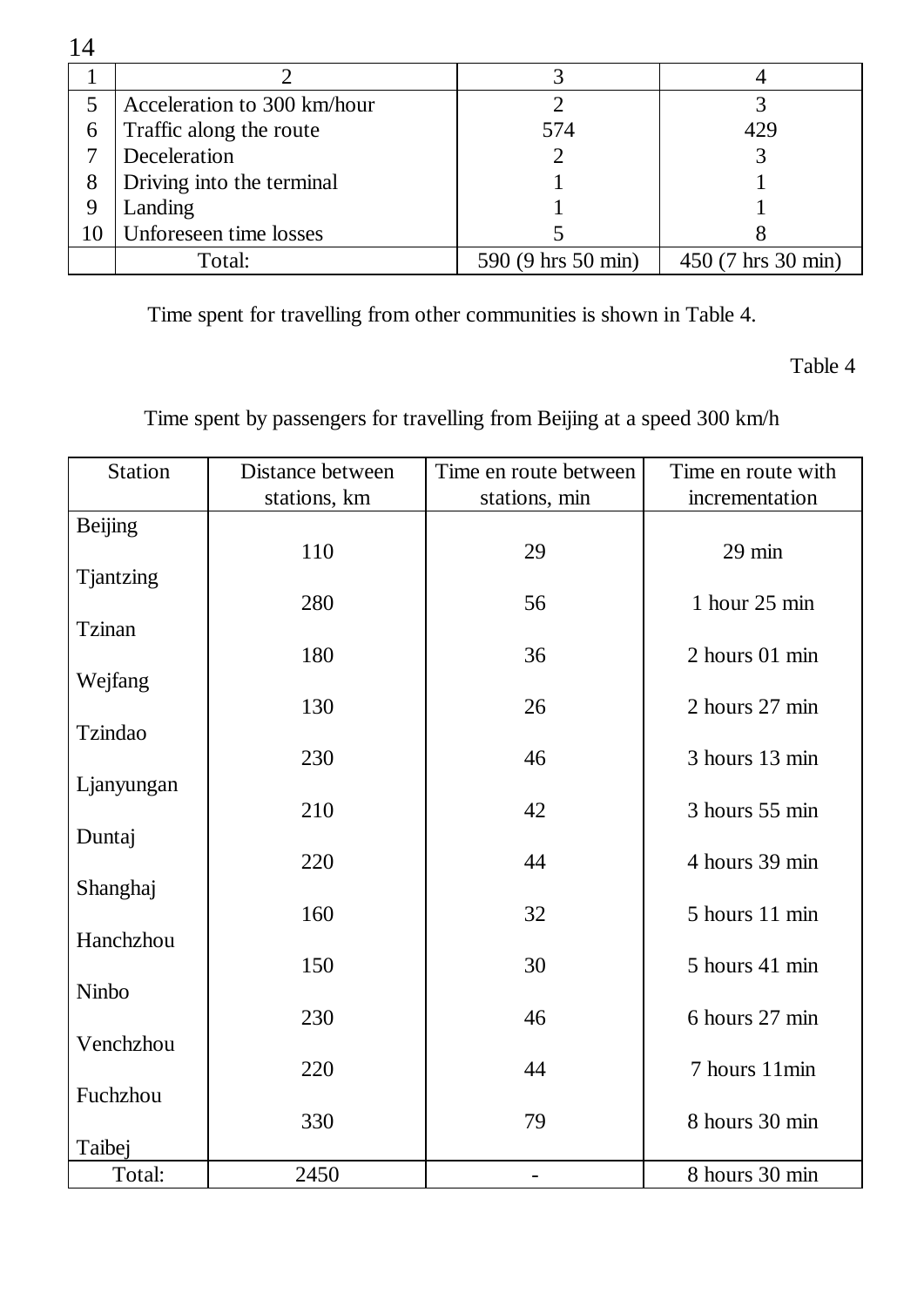#### **1.8. Safety and Reliability**

#### **1.8.1. Safety at Terminals**

The safety of passengers is achieved by the synchronization of speeds and the circular terminal platform, for example, by joining them with mechanical means. The platform should move with the speed 0.4 m/s for the passenger traffic of 2,000 passengers per hour with a full turn during 6.5 min (when the outer diameter is 50 m).

Electrical safety is achieved by using safe electrical voltage (12 or 24 V) or batteries in vehicles, or electrical current of the same voltage supplied through the rail track to exclude shock hazards.

#### **1.8.2. Transport Line Electrical Safety and Reliability**

Safety is ensured by a relatively small voltage in the line (about 1,000 V), insulation of current carrying rail heads and supports and by non-conductive vehicle bodies made from composite materials. Hence, in case a vehicle misses the rail track it will not produce any short-circuiting between rail heads.

High-voltage electrical transmission lines (power cables with stronger insulation) and low-voltage lines (12 or 24 V) will be connected in the tunnel (along the sea route portions) to the rail heads connected to the step-down transformers after every several kilometers. It will exclude shock hazards for passengers in emergencies, for example in case of a failure along the line when people can touch the live STS route structure.

When the traffic reaches 1,000 passengers per hour (24 thous. passengers a day and cargo traffic 2 thous. t/h or 17.5 million t/year) along a leg 100 km long, 35 passenger vehicles and 170 cargo vehicles will run simultaneously with the total power of motors 9,600 kW. No additional transmission lines to supply the STS and its infrastructure are needed, because the rail-string will allow to transmit the electrical power over 10,000 kW (up to 100,000 kW, if it has a special design). Therefore, the STS should be connected to the existing grid every 100...300 km and more.

#### **1.8.3. Traffic Safety**

Traffic safety is achieved by failure-free operation of all the systems effective to maintain the routine mode of traffic: the computerized control means, reliable electronic systems, communication lines and measuring instruments, executive mechanisms of switches and drive controls and the braking system, reliable mechanical members of the route structure, STS supports, etc. A hundred-percent safety of the traffic processes is evidenced by the experience of operation of high-speed railways in the world. For example, high-speed railways in Japan have transported over 5 billion passengers during 20 years of operation without any accidents or casualties.

The STS employs four vehicle braking modes: routine (acceleration is  $1 \text{ m/s}^2$ , the braking path is 3,500 m), urgent  $(2.5 \text{ m/s}^2)$ , the braking path is 1,400 m), emergency (10  $m/s<sup>2</sup>$ , 350 m) and extreme (50 m/s<sup>2</sup>, 70 m). The emergency an extreme braking are achieved by actuating all the braking systems, including parachutes provided in each vehicle. Once the explosive charge ejects the parachute, safety air cushions are inflated in the passenger salon to exclude lethal traumas under the above loads ( the peak overloads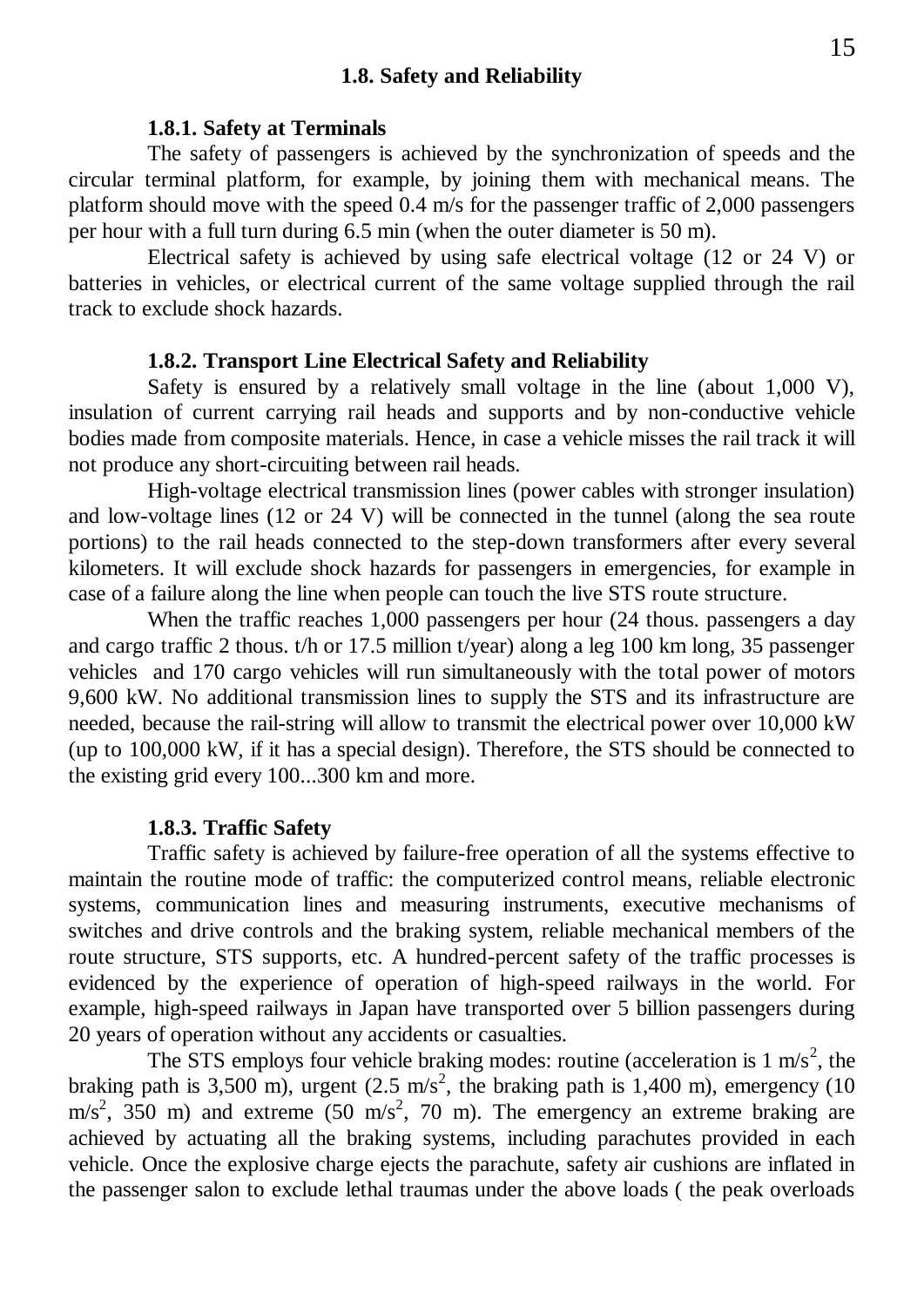will be approximately equal to those experienced by car passengers in collisions with immovable obstacles at a speed 25 km/h.

In case of power failure each vehicle is equipped with a battery and an emergency starting motor which will deliver the vehicle at a slower speed to one of the stations or emergency stop platforms on each anchored support, i.e. after every 1...2 km.

If necessary, the sea portion can be run through solely on batteries which can be recharged en route overland. In this case the route structure will be dead.

#### **1.8.4. STS Structural Reliability and Functioning**

STS cable and string elements of rails and carrying structures are exposed to the utmost strain. Since they are in the corrosion resistant medium in the special sheath and in a mechanically strong body protecting them against external effects, their service life can amount to hundreds of years. Also, the traveling load alters the stress-strain state of these elements only by one per cent (see [1], p. 8) and this state remains basically unchanged during the entire period of operation extending the service life and saving operation costs. Since the string elements are located in different remote places (mutually isolated wires in the strings of the left and right rails, the one-way and return lines, the upper and lower strings, etc.), the probability that they snap simultaneously is close to zero, even in case of disasters, such as earthquakes, floods, landslides, hostilities, etc.). Even in case 90% of carrying wires snap, the structure will not collapse, unlike other structures, such as bridges, highway loops, viaducts, modern skeleton buildings, etc.

The STS route structure remains highly durable even when destroyed by terrorists. A support is secured to the route structure with a special unfastening mechanism which releases it making just the rail-string span longer and increasing its corresponding deflection. It will not destroy the integrity of the route even in the case when several supports in line are destroyed.

The results of a model of the STS vehicle tests in the aerodynamic tube at a speed 250 km/h at the Central Research Institute named after the Academician A.N. Krylov (Saint-Petersburg) have manifested that lateral winds blowing with the speed within 100 km/h produce lateral capsizing forces within 100 kgf. They will not affect the functioning of the transport system, the more so they will not derail vehicles.

#### **1.8.5. Ecological Safety**

The STS transport system is highly safe ecologically both during erection and in operation.

The STS can be erected without any special equipment (such as platforms or construction power shovels) without using road approaches because the necessary materials and structural members will be delivered along the erected route stretches. Also, erection may obviate the need of earthwork destroying the soil level or the humus accumulated during millions of years, because the supports will be erected on posts driven into land as foundations. these features are extremely essential when the route runs over fertile or most valuable plots of land.

The STS will consume electricity for its operation as an ecologically clean source of energy. Passenger vehicles and transport modules will be airtight and they can stop only at special stations, it will eliminate contamination of the environment by passengers or any other sorts of industrial waste. the containers are designed to exclude leaks (they

16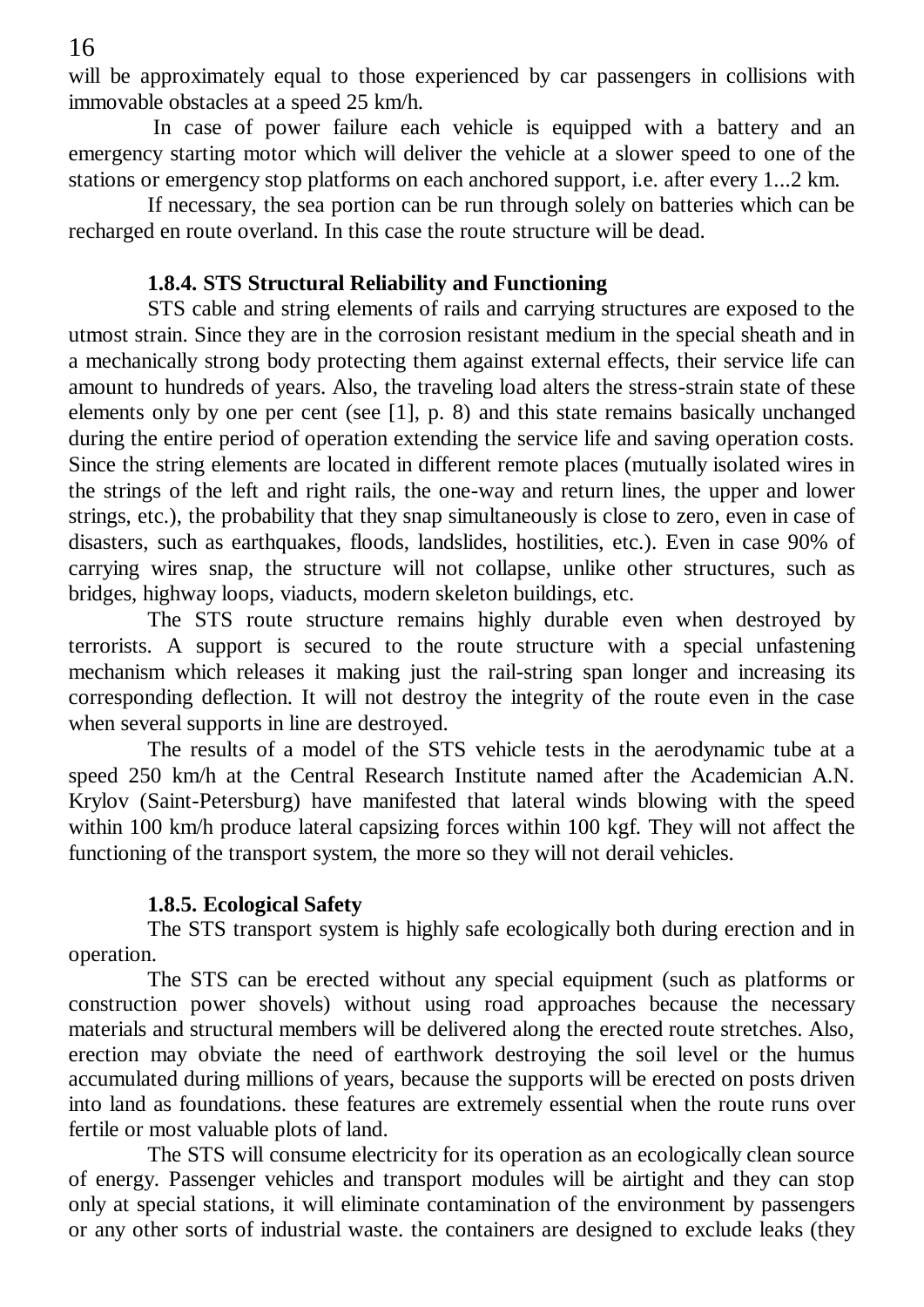will have no pumps, valves, seals and other joints which may leak) or losses of bulk cargoes. Any crush along the route may cause derailing of just a single module (the extreme braking path of the next module will be less than the distance between the two), also a parachute will be activated to decelerate the container so that it does not disintegrates when it drops on the land surface.

The STS needs no embankments, cuttings, tunnels , bridges or conduits. One carrying support occupies just one square meter, the anchor support occupies 10 square meters. Hence, one kilometer will require the area less than 100 square meters, i.e. 0.01 hectare, therefore the conventional land alienation will be within 10 cm. It is much less than the area occupied by a walking path.

The length of a span is not critical because both forests or individual trees along the route may remain because any support can be shifted this or that way straight during construction.

The STS route will not interfere with the migration of soil and surface water, animals, reptiles, crop growing or any other land use.

The STS will be a low-voltage line, so it will not create any electromagnetic interference and it can pass quite high (up to 100 m) over residential buildings, crop land, over game preservations and parks. Absence of sliding electrical contacts in the vehiclecontact grid couples (unlike railways) and the power of the motors exclude radio noise.

The STS requires extremely few materials for its erection, therefore it will be ecologically clean in this respect. For example, a single-track route as long as a railway can be erected from the materials of just a single rail and each third sleeper (the railway has still the second rail and  $2/3$  of sleepers, the contact grid, rail conduits, viaducts, etc.). Hence, the STS for its erection will not require as many blast furnaces, ore, mines (to produce steel, copper), cement and reinforced concrete plants , earth, sand and gravel quarries, the scope of deliveries by trucks and by railway cars of the materials, special approaches, etc., which would incur an additional, sometimes irreversible ecological damage.

The STS vehicle has no projecting parts, excepting narrow wheels protruding for 10 cm from the body. It needs no windshield wipers or lights (because there is no driver) which produce noise at high speeds. The wheels can be fabricated from light alloys (the load per wheel is 500...1500 kgf), therefore they can weigh within 10...20 kg. Hence, a STS train weighs hundreds of times less than a railway train, it is tens of times shorter and runs much smoother because of the track smoothness (what can be more straight than a strongly tensioned string?). Therefore, the STS train will produce hundreds of times less noise and vibration than high-speed trains.

#### **1.9. Communication Infrasructure**

The STS will be not only a high speed and ecologically clean transportation system providing comfortable, cheap and quickdelivery of goods and passengers. It will also become an important demography forming factor and a powerful communication system providing transportation of information and energy, because electric power lines, electric power stations using renewable, ecologically clean sources of energy as well as wire and fiberoptic communication cam be easily combined with the STS.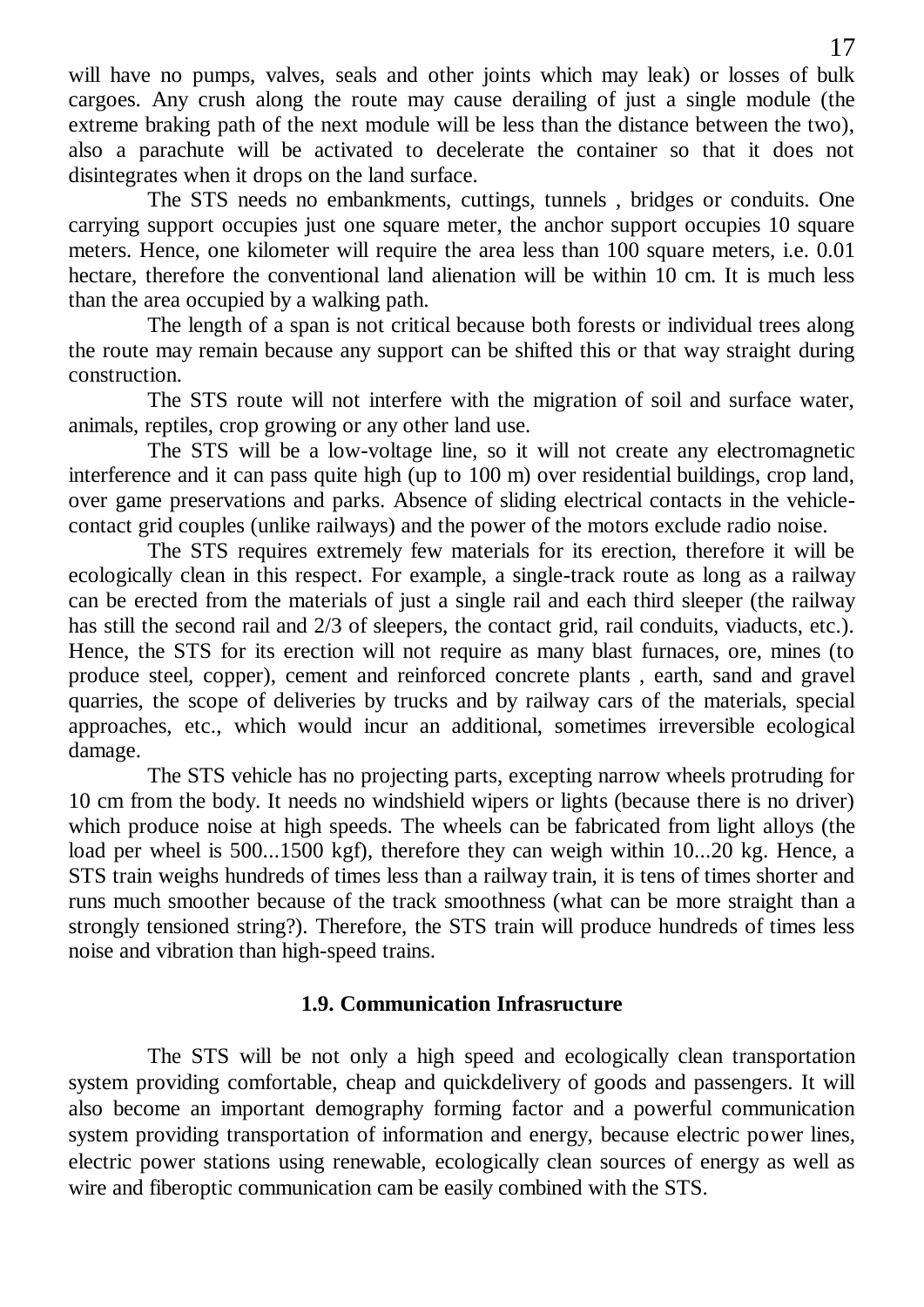#### **1.9.1. Autonomous Power Supply.**

It's a well-known fact that now the strongest negative impact on the nature is caused by electric powerful stations. That's why an autonomous power supply based on renewable sources of energy (wind and solar) should be used in the STS. Wind power is one of the cleanest sources of energy taking into account its influence on the environment. The atmosphere and water resources are not polluted by wind power generation. It doesn't exhaust limited reserves of mineral resources and doesn't change regime of water resources. Special wind-driven and solar generation units combined with the STS are also designed. Thanks to this capital constructiob cost is reduced. For example, capital cost for proposed wind-driven unit is estimated as 1000 US\$ per 1 kilowatt while capital cost for a nuclear pwer plant has increased from 300 US\$ per 1 kilowatt in 1960 to 4000-5000 US\$/kWt at present time. This is mainly caused by increased enviromental and safety requirements primordially, in the future they will be used more often than traditional sources of electrical energy.

The proposed wind-driven electrical units will work at wind speed of 2 m/sec and will have power of 5 kWt at wind speed of 5 m/sec, 50 kWt at 10 m/sec, 150 kWt at 15 m/sec. They will be started up easily; they will not create any noise. They will not be dangerous for birds because their rotation speed will be low. Being deployed at some height, wind-driven units will allow to use soil under them for agriculture and so on. It's enough to have two 50-100 kWt wind-driven electric units at every kilometer of the STS line to satisfy the needs of string transport system. The maximum quantity of wind-driven electric units corresponds to the number of supports, e.w. 20-50 units per one kilometer. Their total power will reach up to 1000-5000 kWt/km. Thus, combined power of the STS wind-driven electric units will be 1-5 mln kWt per 1000 km of the STS lines (in case of wind speed of 10 m/sec). The cost price of one kWt of electric power elaborated by winddriven electic units will be 0.02 US\$. The expenses will be compensated within 6 years. That's why the STS in addition to its autonomous power supply can be used as a powerful electic power station to satisfy the needs in energyof those users located along the STS lines. In this case electic power will be transmitted to users by the STS lines and there will be no need to construct high voltage power lines which are rather expensive and dangerous to the environment. It's necessary to stress that in to order create the same energy potential with the help of nuclear power plants serious investment in billions of US\$ should be allocated. At the same time the problem of wind-driven electric units construction for the STS can be solved using local investments of those who live along the STS lines.

The fact that wind-driven electric units are distributed along the STS lines will be positive because together with windless zones there will be areas with strong winds which will supply the whole STS line with electric power.

#### **1.9.2. Linear Towns**

The STS lines will help to solve some demographic problems as well. Along those lines especially in mountains linear towns built in the harmony with the nature can be constructed due to ecological safety of transport infrastructure (Fig. 9). In this case there is no need to cut forests, build highways and destroy biogeocenosis in the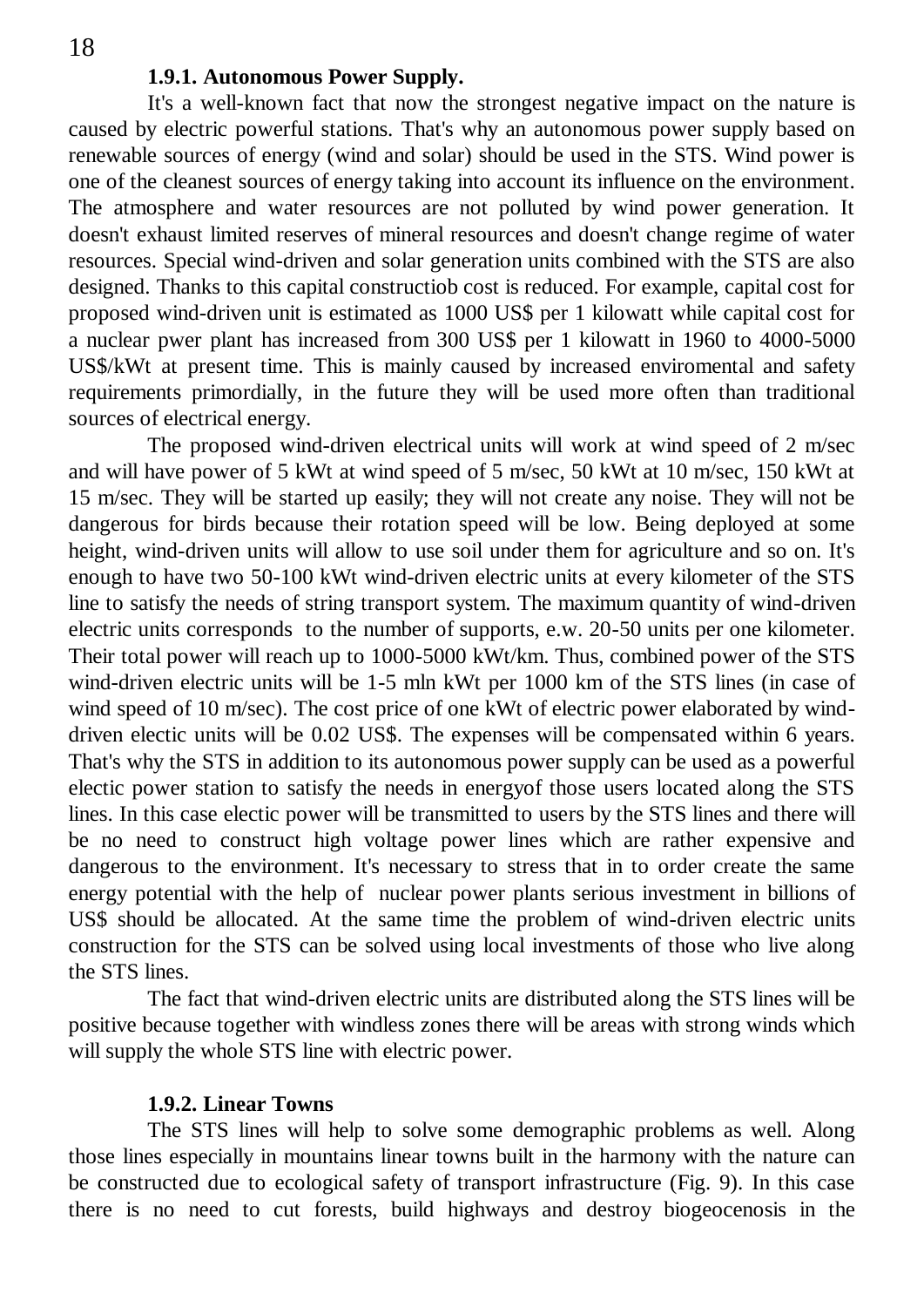construction zone. It will be easy to develop agriculture and ecology friendly industry. These linear towns will become basis for a rationally organised society. Construction of linear towns will require less capital investment compared to traditional building. It will be beneficial to live there because life in favourable natural and social conditions will become for a human being more important than to possess this or that thing. This will help to establish basis for future life of the society, life in unity with the Nature.



Fig. 9. Linear city on a route STS on shelf of the sea

## **1.10. Attractive Appearance and Comfort**

The majority of the people spend their active time within a closed, limited space. Due to the ergonomics the common transport means allow to see some land surface, a portion of the road, etc.

The STS both solves the problems of comfort and its functional objective to fast deliveries of passengers to their destinations. Large windows, comfortable seats, soft silky tracks transform a common trip into the delight of enjoying the sights of nature from the birds' flight.

The appearance of slim route structures, support and stations will fit into the natural landscape without impairing the ecology or destroying even fine natural components and the historical architectural styles along the route adding islands of modern architectural shapes.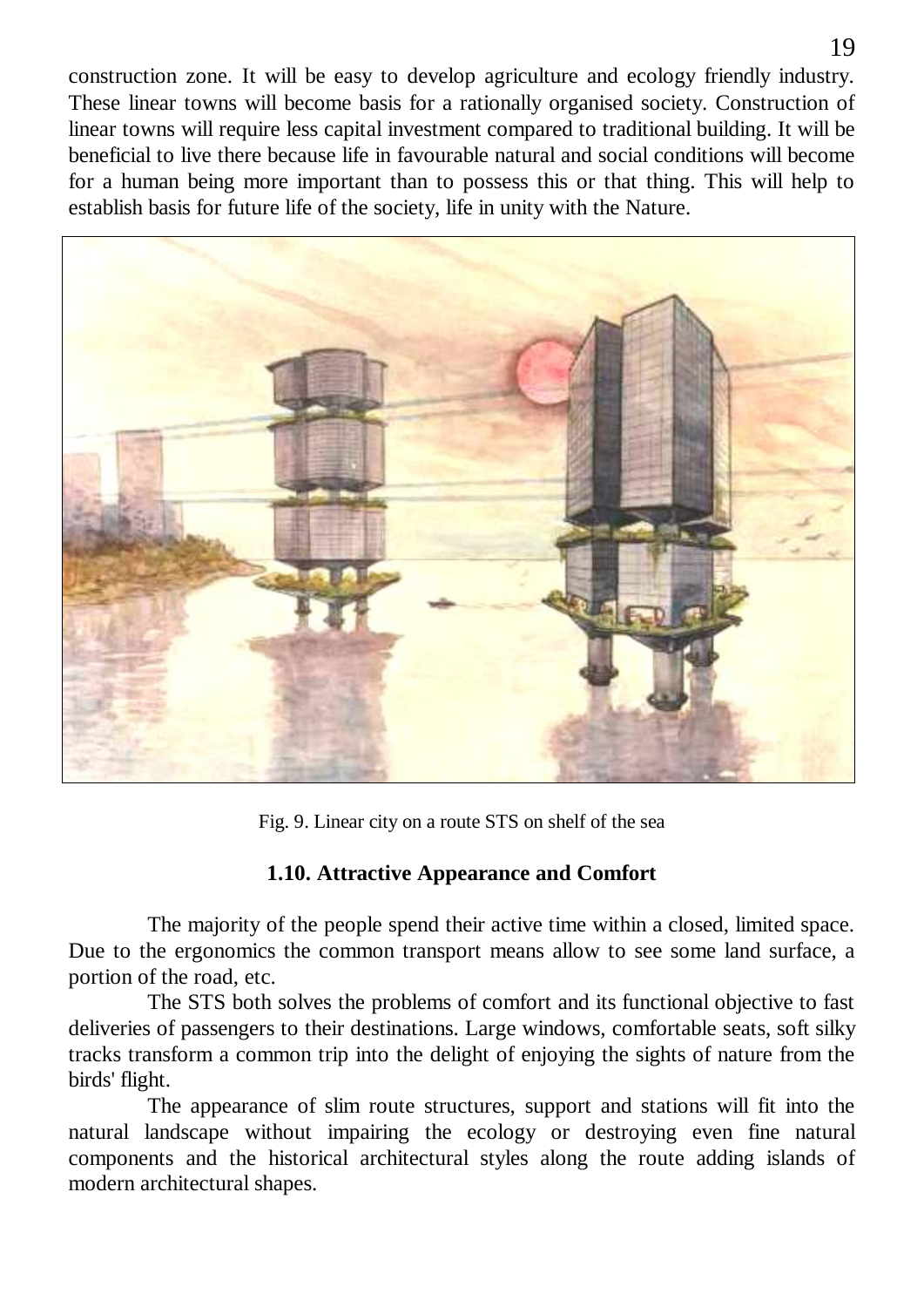Each vehicle will be air conditioned, passengers will enjoy a broad variety of other services, multichannel music and TV, world telephone communications, special services for businessmen, passengers with children, disabled people. The STS vehicles are airtight equipped with a system of pressurized or chemical water closets to accumulate waste.

Passengers can command vehicles to stop at any intermediate station, i.e. after every 15...20 minutes.

#### **1.11. Construction Process**

The string prepared in advance is stretched to a certain tensioning (the force of tensioning or elongation in tensioning serve as a reference parameter) and its ends are secured rigidly, for example, by welding, to anchor supports. the intermediate supports are erected beforehand or in the process of tensioning or after. A platform is sent along the intermediate supports and the string which can travel independently and fix its position rigidly in respect to the supports The hollow rail body is mounted with the help of the platform span after span, then it is fixed in the specified position and filled with a filler the rail head, the cross plank are erected and other necessary operations are performed to erect the route structure. All these operations are easily mechanized and automated, they can be performed during 24 hours every day in any weather to expedite construction reducing labor consumption and cost. To eliminate microroughnesses and microwaviness of working surfaces after the rail head is erected and to remove gaps between its joints the system can be polished throughout its length.

The STS can be erected with a special erection combine which tensions the string and other tensional rail members over the combine rather than over the anchor support. the combine moves along the route on its walking legs and places assembled intermediate supports with the ready rail track, once it reaches the anchor support it fastens them together securely.

Since the diameter of underwater tunnels is small (3.2 m) more advanced techniques can be employed instead of those currently used. Ready route portions can be fabricated in dry docks by continuous concreting. the docks can be placed along the coast, then the ready route legs will be floated to the site of erection. If floating docks are used that tunnels can be fabricated at sea and then the ready portions can be lowered to the prepared (leveled) sea bottom.

The assembled tunnels are placed on the sea bottom with zero buoyancy to exclude cross strains which can make their longitudinal axis curvilinear. Because of this reason and due to a high bending ridigity of the tunnels, significant longitudinal tensioning strains during erection, the ready route legs lie down on the bottom irrespective of its relief in a flat manner with smooth bends (the curvature radius is over 10 thous. m). Hence, no need to prepare the sea bed sites too thoroughly the equilibrium position of the tunnels is fixed by covering them with a layer of soil, for example by hydrowashing. Since tunnels are buoyant and weightless, the dynamic loads in operation are insignificant (short, lasting one tenth of a second, load amounting to 3...6 tf with the periodicity of several tens of seconds), they need no foundations. Due to a high bending rigidity of the tunnels,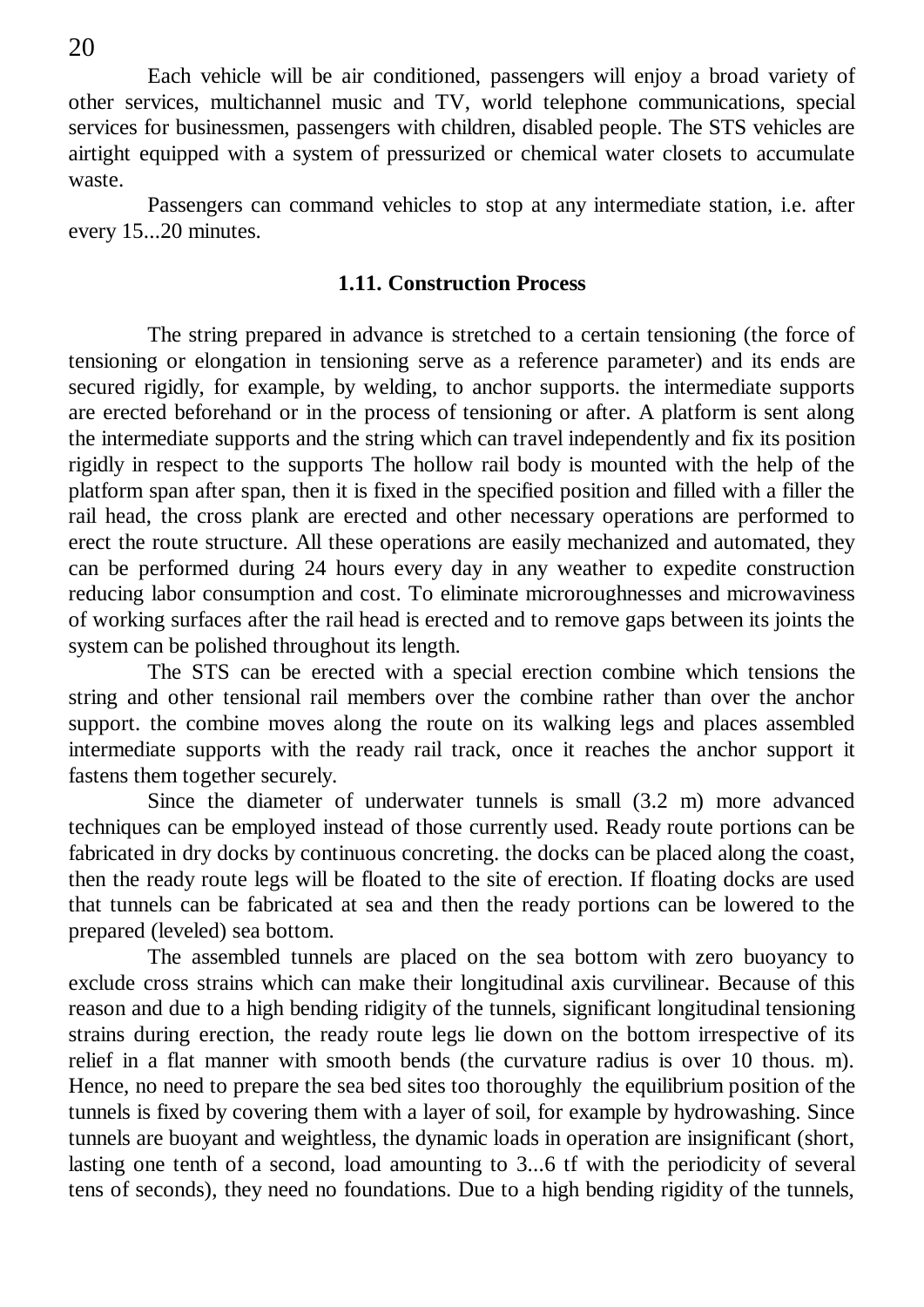the dynamic load will distribute over a large area producing an extremely low pressure, under  $0.01 \text{ kgf/cm}^2$ .

The STS construction process is shown in Fig. 10.





1 - anchored support; 2 - rope (string element); 3 - string tension mechanism; 4 - intermediate support; 5 - sight line; 6 - cross board; 7 - rail body; 8 - rail head; 9, 10, 11 - technological platforms for installation of, correspondingly: cross planks, rail body and rail head;

I - anchored support construction; II - placement of string ropes along the route; III - string stretching and anchoring; IV - installation of intermediate supports; V - erection of rail parts and route structure; VI - constructed part of the route.

#### **1.12. Feasibility Parameters**

Tables 5 and 6 introduce the feasibility parameters of the overland and sea portions of a double-track route 1 km long, respectively, Tables 7 and 8 show their total costs.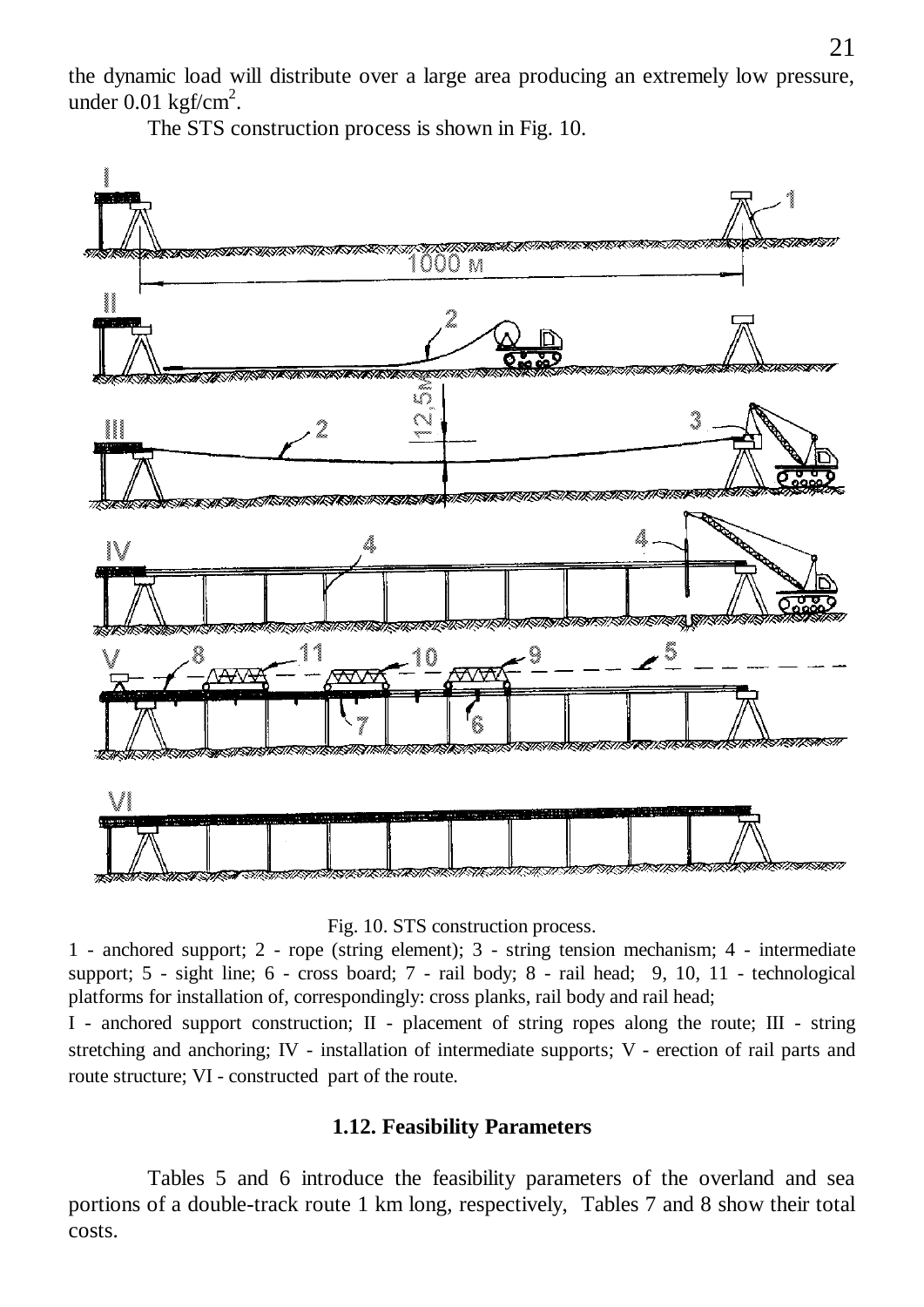The following aggregate prices were used to evaluate the cost of structures: metallic structures depending upon their complexity and steel grade - 1,500...5,000 US \$/t; aluminium structures - 5,000 US \$/t; reinforced concrete structures - 750...1,000 US \$/m3, US\$ 500 per cubic meter of monolith reinforced concrete (for the sea portion). Fifteen intermediate stations have been projected each US\$ 5 million. The cost of terminals (17) and service buildings was estimated 3,000 US  $\$  per m<sup>2</sup> of the area (general construction works plus engineering and technological equipment), 1,500 US \$/m2 of the area of garages (workshops) and 1,000 US  $\frac{1}{2}$  per m<sup>2</sup> of the territory of cargo terminals  $(12)$ .

The cost of a double-route track will be US\$ 1.1 million for the overland portion and 8.7 million for the sea portion per km, the total of the complete 3,140 km route together with its infrastructure is US\$ 6,400 millions, including 4,800 million for the overland portion (3,000 km) and 1,600 million for the sea portion (140 km).

Table 9 lists the major feasibility indicators, Table 10 lists the costs of transportation (the cost of transportation of one passenger and a ton of cargo). The following parameters unlisted in the Tables were used for the estimates: cost of electrical energy - 0.05 US  $\frac{1}{2}$  W x h; returns yielded by the transport system: 80% from the passenger traffic and 20% from the cargo traffic.

The cost of transportation of a passenger over a distance of 2,880 km from Beijing to Hongkong at an average passenger traffic 50,000 passengers during 24 hours will amount to 30.63 US\$, one ton of cargo (at 100,000 tons during 24 hours) will cost 9.55 US\$. The transport system will yield a profit of 340 mln US\$ a year.

The profit can be increased significantly by raising the price of tickets to 70 US\$ (the price of railway tickets). It will yield an additional profit of 660 mln US\$ (at 50,000 passengers during 24 hours). The transport system will pay back its cost during 6.4 years. With passenger traffic 100 thous. per day the route will pay back within 3 years. Cheap traffic along the transport system is due to its low cost (below the cost of a railway of the same length) and insignificant specific energy consumption for traction (for example, a STS vehicle, under other equal conditions, is cheaper than a car 12 times when estimated per passenger, including 3 times due to improved aerodynamics, 2 times due to a greater efficiency of the motor and 2 times due to a greater passenger capacity) because a 10-seat vehicle can reach the speed 300 km/h with a motor just 80 kW. Also, it has been projected that the entire route will be self-sufficient for 80% from passenger traffic, therefore to deliver a ton of crude from mainland China to Taiwan will be cheaper than along a pipeline. The cost of transportation can be reduced still more if individual power plants are erected along the route which can generate energy cheaper than 0.05 US\$/kW envisaged by the project.

A high passenger and cargo traffic is possible along the route because it will link the regions of China in which several hundreds of millions of people live, short traveling time (with the average distance between the cities along the route 200 km, the average traveling time between them is 40 min), cheap trips allow to make one-day business trips and mutual visits of tourists, businessmen, shoppers, etc.; it will allow many people to go to jobs from one communities to another along the route. It will make car tourism cheap, because personal can be delivered, for example, from Hongkong to Beijing (2,880 km) at a cost just US \$ 20 within 10 hours.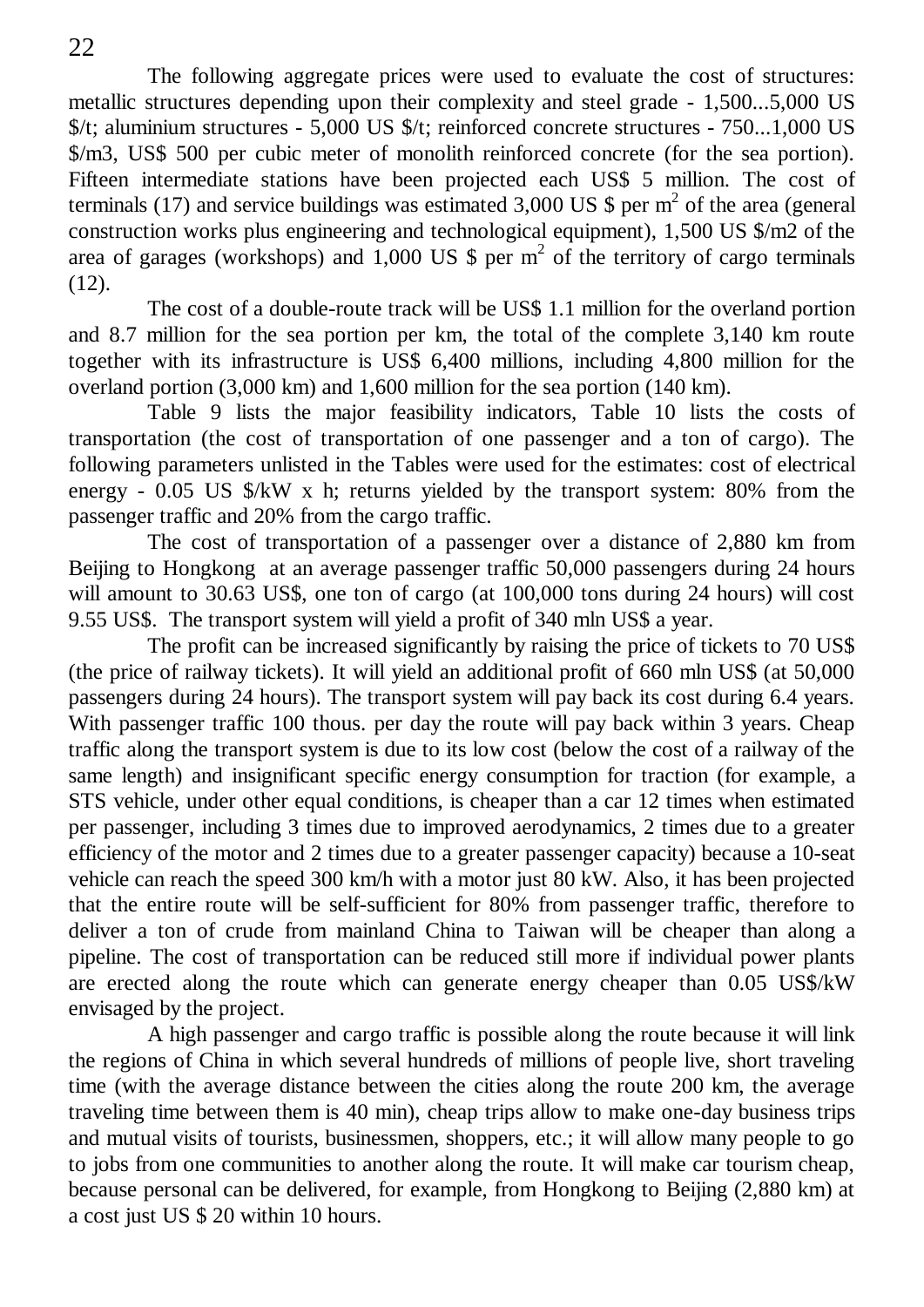23

Table 5

Consumption of materials and cost of one km overland portion of a double-track route

|                                         |              |                | Consumption of   | Tentative |
|-----------------------------------------|--------------|----------------|------------------|-----------|
| Structural                              | Material     |                | materials per km | cost.     |
| element                                 |              | mass.          | volume,          | thous.    |
|                                         |              | tons           | m <sup>3</sup>   | US\$/ km  |
|                                         |              |                |                  |           |
| 1. Rail-strings, total                  |              |                |                  | 450       |
| Including:                              |              |                |                  |           |
| 1.1 Heads                               | <b>Steel</b> | 96             |                  | 190       |
| 1.2. Body                               | Al sheet     | 5              |                  | 25        |
| 1.3. String                             | Steel wire   | 79             |                  | 160       |
| 1.4. Filler                             | Composite    |                | 45               | 20        |
| 1.5. Gluing wax                         | Composite    | 1              |                  | 10        |
| 1.6. String protective sheath           | Polymer      | 4              |                  | 20        |
| 1.7. String water insulation            | Polymer      | $\overline{2}$ |                  | 10        |
| 1.8. Others                             |              |                |                  | 15        |
| 2. Cross plates                         |              |                |                  | 20        |
| 3. Intermediate supports (15 m tall),   |              |                |                  |           |
| total                                   |              |                |                  | 190       |
| Including:                              |              |                |                  |           |
| 3.1. Posts                              | Reinforced   |                |                  |           |
|                                         | Concrete     |                | 96               | 70        |
| 3.2. Cross pieces, stay guys            | Reinforced   |                |                  |           |
|                                         | concrete     |                | 46               | 35        |
| 3.3. Support upper structures           | Steel        | 8              |                  | 20        |
| 3.4. Pile foundation                    | Reinforced   |                |                  |           |
|                                         | concrete     |                | 48               | 48        |
| 3.5. Others                             |              |                |                  | 17        |
| 4. Anchored supports (15 m tall), total |              |                |                  | 105       |
| Including                               |              |                |                  |           |
| 4.1. Support bodies                     | Reinforced   |                |                  |           |
|                                         |              |                | 50               | 38        |
| 4.2. Pile foundation                    | concrete     |                |                  |           |
|                                         | Reinforced   |                |                  |           |
|                                         | Concrete     |                | 36               | 36        |
| 4.3. Metallic structures                | Steel        | $\overline{2}$ |                  | 5         |
| 4.4. Anchor fixtures                    | Steel        | $\overline{2}$ |                  | 10        |
| 4.5. Others                             |              |                |                  | 16        |
| 5. Earthwork                            |              |                |                  | 20        |
| 6. Rail power supply system             |              |                |                  | 40        |
| 7. System to monitor the conditions of  |              |                |                  |           |
| supports and route structure            |              |                |                  | 10        |
| 8. System to monitor transport traffic  |              |                |                  | 20        |
| 9. Emergency power supply system        |              |                |                  | 20        |
| 10. Transport traffic control system    |              |                |                  | 30        |
| 11. Emergency stop points               |              |                |                  | 20        |
| 12. Surveying and mapping               |              |                |                  | 50        |
| 13. Cost of land and its preparation    |              |                |                  | 50        |
| 14. Other tasks                         |              |                |                  | 25        |
| 15. Unforeseen expenses                 |              |                |                  | 50        |
| TOTAL:                                  |              |                |                  | 1100      |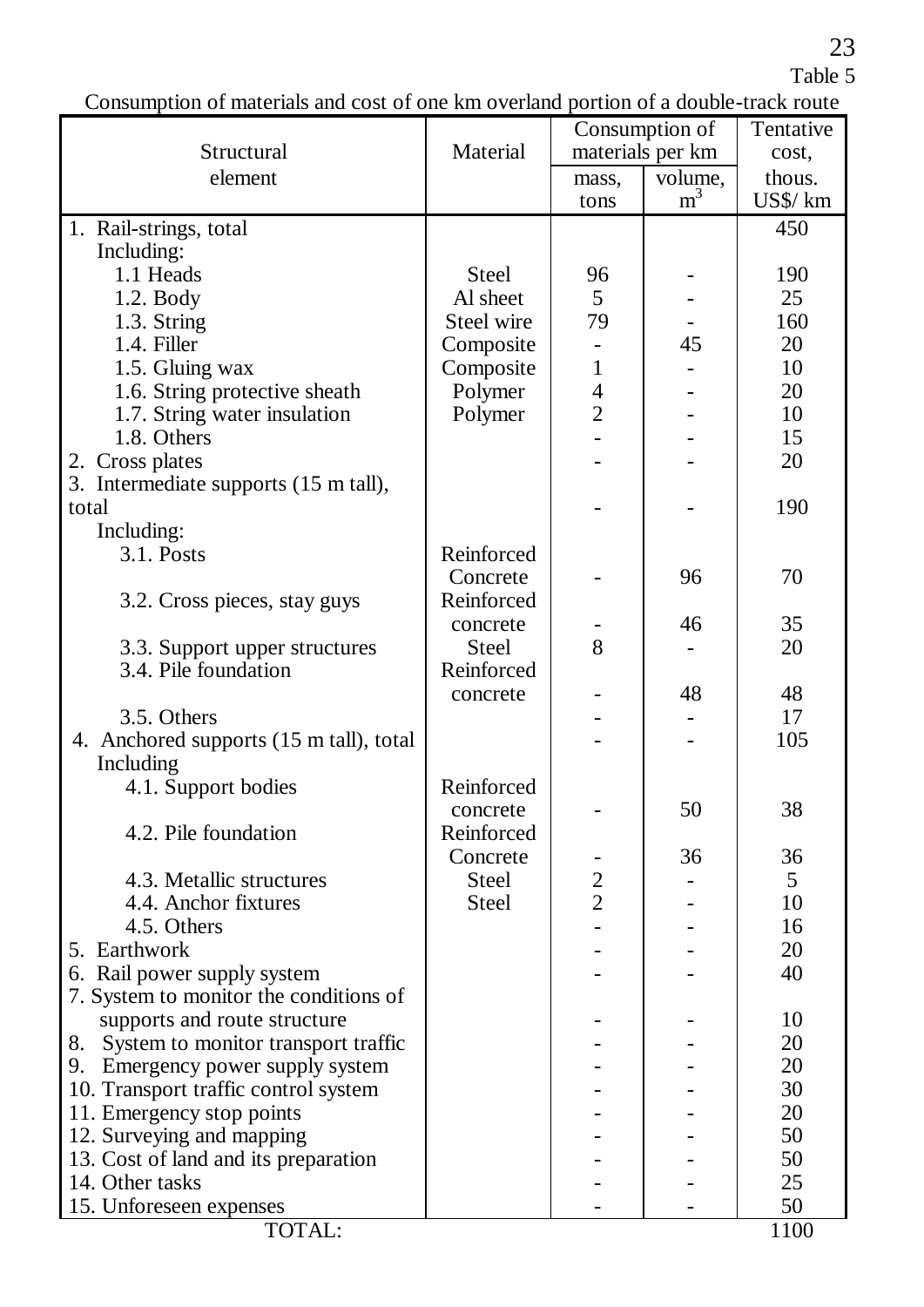| Averaged consumption of materials and cost of |  |
|-----------------------------------------------|--|
| one km sea portion of a double-track route    |  |

|    |                                        |               |                          | Consumption of   | Tentative |
|----|----------------------------------------|---------------|--------------------------|------------------|-----------|
|    | Structural                             | Material      |                          | materials per km | cost.     |
|    | element                                |               | mass,                    | volume,          | thous.    |
|    |                                        |               | tons                     | $\rm m^3$        | US\$/km   |
|    | 1. Rail-strings, total                 |               |                          |                  | 450       |
|    | Including:                             |               |                          |                  |           |
|    | 1.1 Heads                              | Steel         | 96                       |                  | 190       |
|    | 1.2. Body                              | Al sheet      | 5                        |                  | 25        |
|    | 1.3. String                            | Steel wire    | 79                       |                  | 160       |
|    | 1.4. Filler                            | Composite     | $\overline{\phantom{0}}$ | 45               | 20        |
|    | 1.5. Gluing wax                        | Composite     | 1                        |                  | 10        |
|    | 1.6. String protective sheath          | Polymer       | 4                        |                  | 20        |
|    | 1.7. String hydroisolation             | Polymer       | $\overline{2}$           |                  | 10        |
|    | 1.8. Others                            |               |                          |                  | 15        |
|    | 2. Tunnels (three), total              |               |                          |                  | 6900      |
|    | including:                             |               |                          |                  |           |
|    | 2.1. Tunnel body                       | Reinforced    |                          |                  |           |
|    |                                        | concrete      |                          | 8850             | 4425      |
|    | 2.2. Insulation sheath                 | Glass plastic | 60                       |                  | 300       |
|    | 2.3. Protective sheath                 | Steel sheet   | 720                      |                  | 1080      |
|    | 2.4. Hydroisolation                    | Composite     | 48                       |                  | 240       |
|    | 2.5. Emergency passenger and           |               |                          |                  |           |
|    | cargo evacuation system                |               | ۳                        |                  | 250       |
|    | 2.6. Emergency water tightness         |               |                          |                  |           |
|    | and water pumping system               |               |                          |                  | 200       |
|    | 2.7. System of fixture of the          |               |                          |                  |           |
|    | route structure in the tunnel          |               |                          |                  | 100       |
|    | 2.8. Others                            |               |                          |                  | 305       |
|    | 3. Earthwork                           | Loose soil    |                          | 80000            | 400       |
|    | 4. Rail power supply system            |               |                          |                  | 150       |
|    | 5. System to monitor the conditions of |               |                          |                  |           |
|    | the tunnel and the route structure     |               |                          |                  | 80        |
|    | 6. System to monitor transport traffic |               |                          |                  | 20        |
| 7. | Emergency power supply system          |               |                          |                  | 60        |
| 8. | Transport traffic control system       |               |                          |                  | 50        |
| 9. | Emergency stop points                  |               |                          |                  | 100       |
|    | 10. Surveying and mapping              |               |                          |                  | 50        |
|    | 11. Cost of land and its preparation   |               |                          |                  | 50        |
|    | 12. Other tasks                        |               |                          |                  | 100       |
|    | 13. Unforeseen expenses                |               |                          |                  | 290       |
|    | TOTAL:                                 |               |                          |                  | 8700      |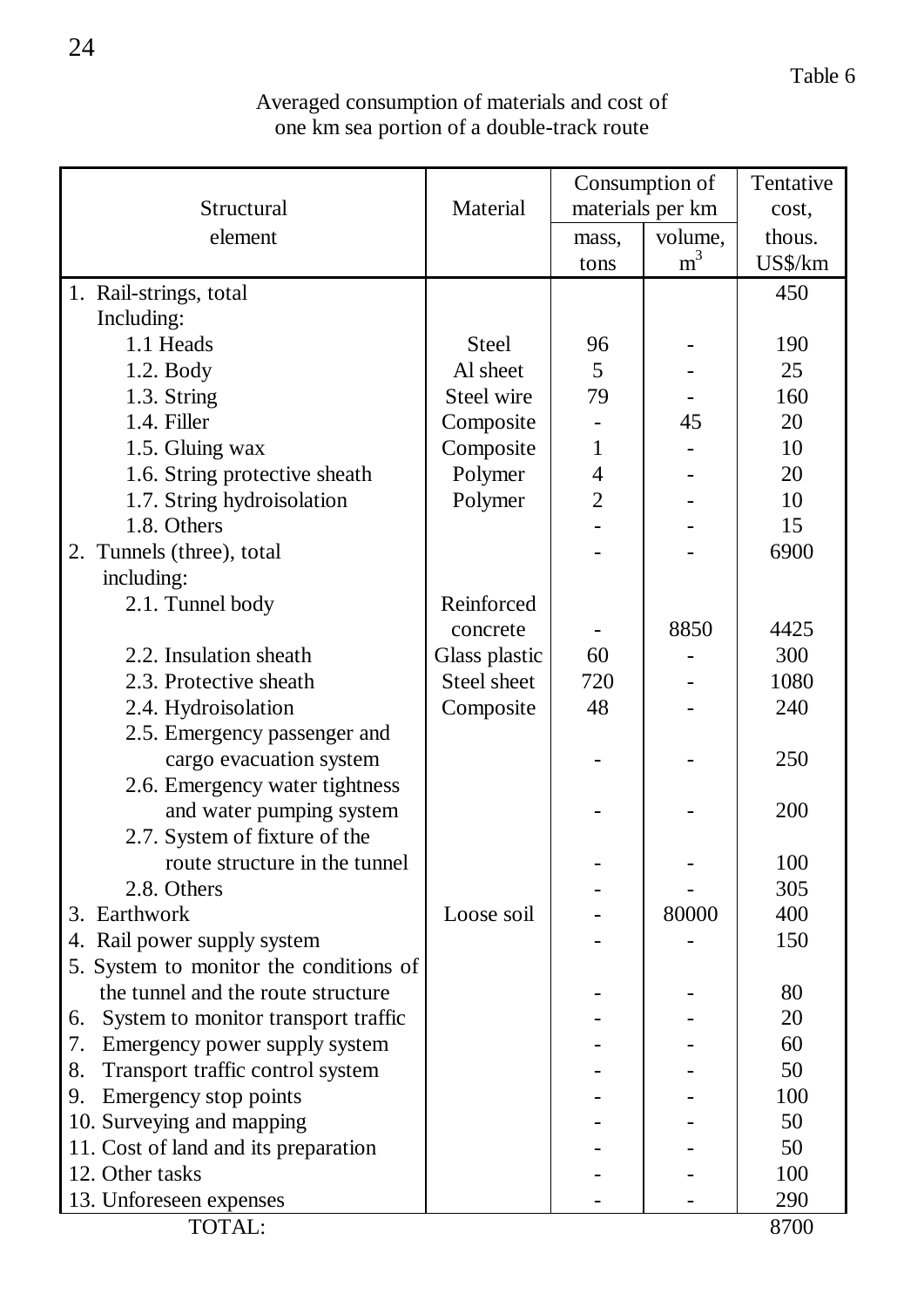| Cost of a double-track STS transport line "Beijing-Hongkong (Taibej)", |  |
|------------------------------------------------------------------------|--|
| sea portion (across the Taiwan Straight, 140 km)                       |  |

| No.                     | Description of route<br>elements | Q-ty, volume     | Item cost,<br>thous. US\$ | Total cost, mln<br>US\$ |
|-------------------------|----------------------------------|------------------|---------------------------|-------------------------|
| 1                       | Way structure                    | $140 \text{ km}$ | 450                       | 63                      |
| $\overline{c}$          | Supports                         | $140 \text{ km}$ | 690                       | 966                     |
| $\overline{\mathbf{3}}$ | Earthwork                        | $140 \text{ km}$ | 400                       | 56                      |
| $\overline{4}$          | Rail power supply system         | $140 \text{ km}$ | 150                       | 21                      |
| $\overline{5}$          | System for monitoring            |                  |                           |                         |
|                         | the condition of the way         |                  |                           |                         |
|                         | structure and the tunnel         | 140 km           | 80                        | 11.2                    |
| 6                       | Control system of                |                  |                           |                         |
|                         | transport traffic                | $140 \text{ km}$ | 20                        | 2.8                     |
| $\overline{7}$          | Emergency power supply           |                  |                           |                         |
|                         | system                           | 140 km           | 60                        | 8.4                     |
| 8                       | Transport traffic control        |                  |                           |                         |
|                         | system                           | $140 \text{ km}$ | 50                        | 7                       |
| 9                       | Emergency stop                   |                  |                           |                         |
|                         | platforms                        | $140 \text{ km}$ | 100                       | 14                      |
| 10                      | Surveying                        | $140 \text{ km}$ | 50                        | 7                       |
| 11                      | Cost of land and its             |                  |                           |                         |
|                         | preparation                      | 140 km           | 50                        | 7                       |
| 12                      | Research and                     |                  |                           |                         |
|                         | development                      |                  |                           | 20                      |
| 13                      | Pilot STS leg                    | 1 km             | 20000                     | 20                      |
| 14                      | Other elements of the            |                  |                           |                         |
|                         | route infrastructure             |                  |                           | 100                     |
| 15                      | Other tasks                      |                  |                           | 100                     |
| 16                      | Unforeseen expenses              |                  |                           | 196.6                   |

TOTAL: 1600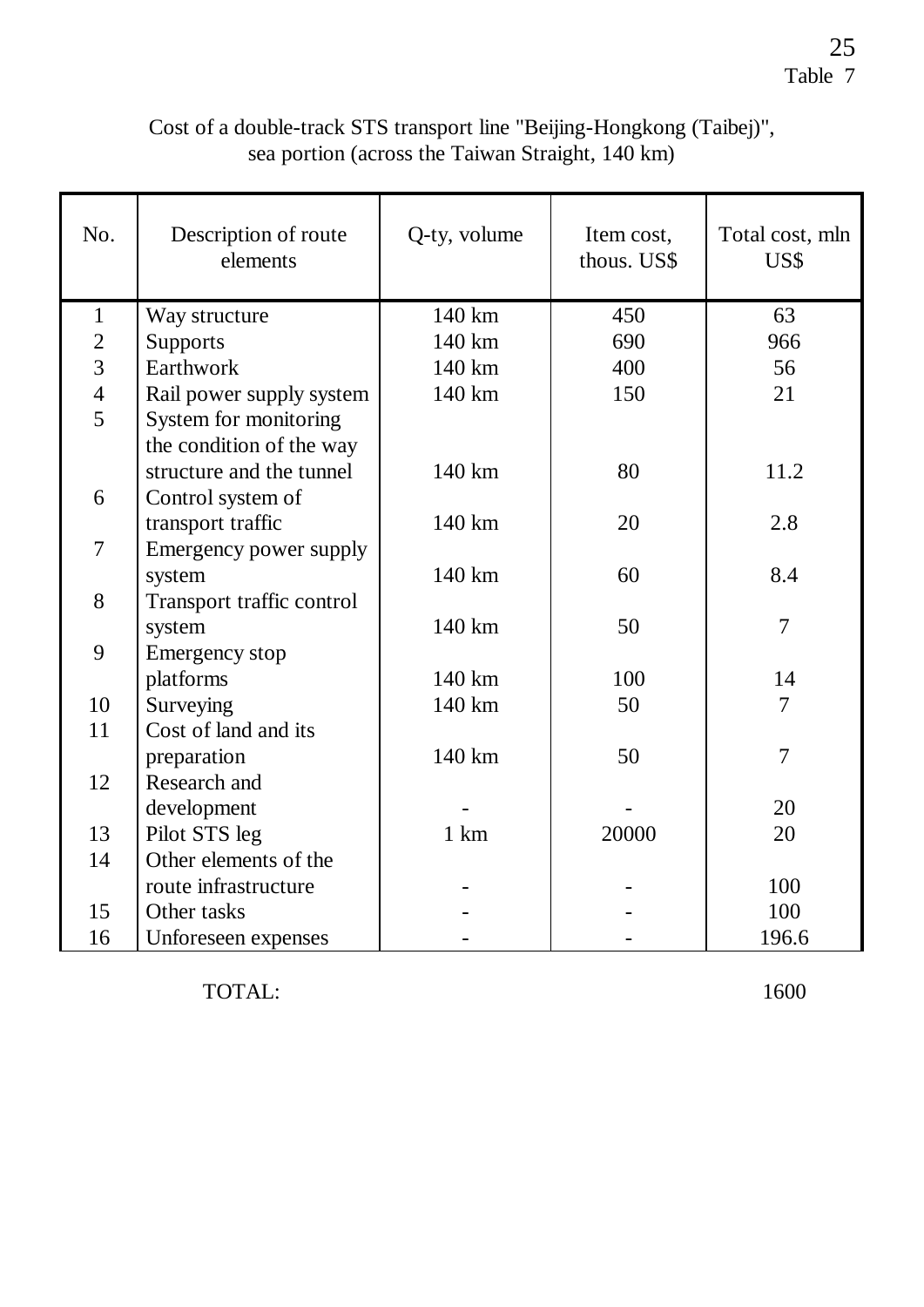## Cost of a double-track STS transport line "Beijing-Hongkong (Taibej)", overland portions (3,000 km)

| No.            | Description of route<br>elements              | Q-ty, volume    | Item cost,<br>thous. US\$ | Total cost, mln<br>US\$ |  |
|----------------|-----------------------------------------------|-----------------|---------------------------|-------------------------|--|
| $\mathbf{1}$   | Way structure                                 | 3000 km         | 470                       | 1410                    |  |
| $\overline{c}$ | Supports                                      | 3000 km<br>295  |                           | 885                     |  |
| $\overline{3}$ | Terminals                                     | 17              | 30000                     | 510                     |  |
| $\overline{4}$ | Intermediate stations                         | 15<br>5000      |                           | 75                      |  |
| 5              | Garages and workshops                         | 8<br>15000      |                           | 120                     |  |
| 6              | Earthwork                                     | 3000 km         | 20                        |                         |  |
| $\overline{7}$ | Rail power supply system                      | 3000 km         | 40                        | 120                     |  |
| 8              | System for monitoring<br>the condition of the |                 |                           |                         |  |
|                | supports and the way                          |                 |                           |                         |  |
|                | structure                                     | 3000 km         | 10                        | 30                      |  |
| 9              | Transport traffic control                     |                 |                           |                         |  |
|                | system                                        | 3000 km         | 20                        | 60                      |  |
| 10             | Emergency power supply                        |                 |                           |                         |  |
|                | system                                        | 3000 km         | 20                        | 60                      |  |
| 11             | Transport traffic control                     |                 |                           |                         |  |
|                | system                                        | 3000 km         | 30                        | 90                      |  |
| 12             | Emergency stop                                |                 |                           |                         |  |
|                | platforms                                     | 3000 km         | 20                        | 60                      |  |
| 13             | Surveying                                     | 3000 km         | 50                        | 150                     |  |
| 14             | Cost of land and its                          |                 |                           |                         |  |
|                | preparation                                   | 3000 km         | 50                        | 150                     |  |
| 15             | Research and                                  |                 |                           |                         |  |
|                | development                                   |                 |                           | 25                      |  |
| 16             | Pilot double-track STS                        |                 |                           |                         |  |
|                | leg                                           | $20 \text{ km}$ | 2000                      | 40                      |  |
| 17             | Other elements of the                         |                 |                           |                         |  |
|                | route infrastructure                          |                 |                           | 200                     |  |
| 18             | Cargo terminals                               | 12              | 20000                     | 240                     |  |
| 19             | Other tasks                                   |                 |                           | 200                     |  |
| 18             | Unforeseen expenses                           |                 |                           | 315                     |  |

TOTAL: 4800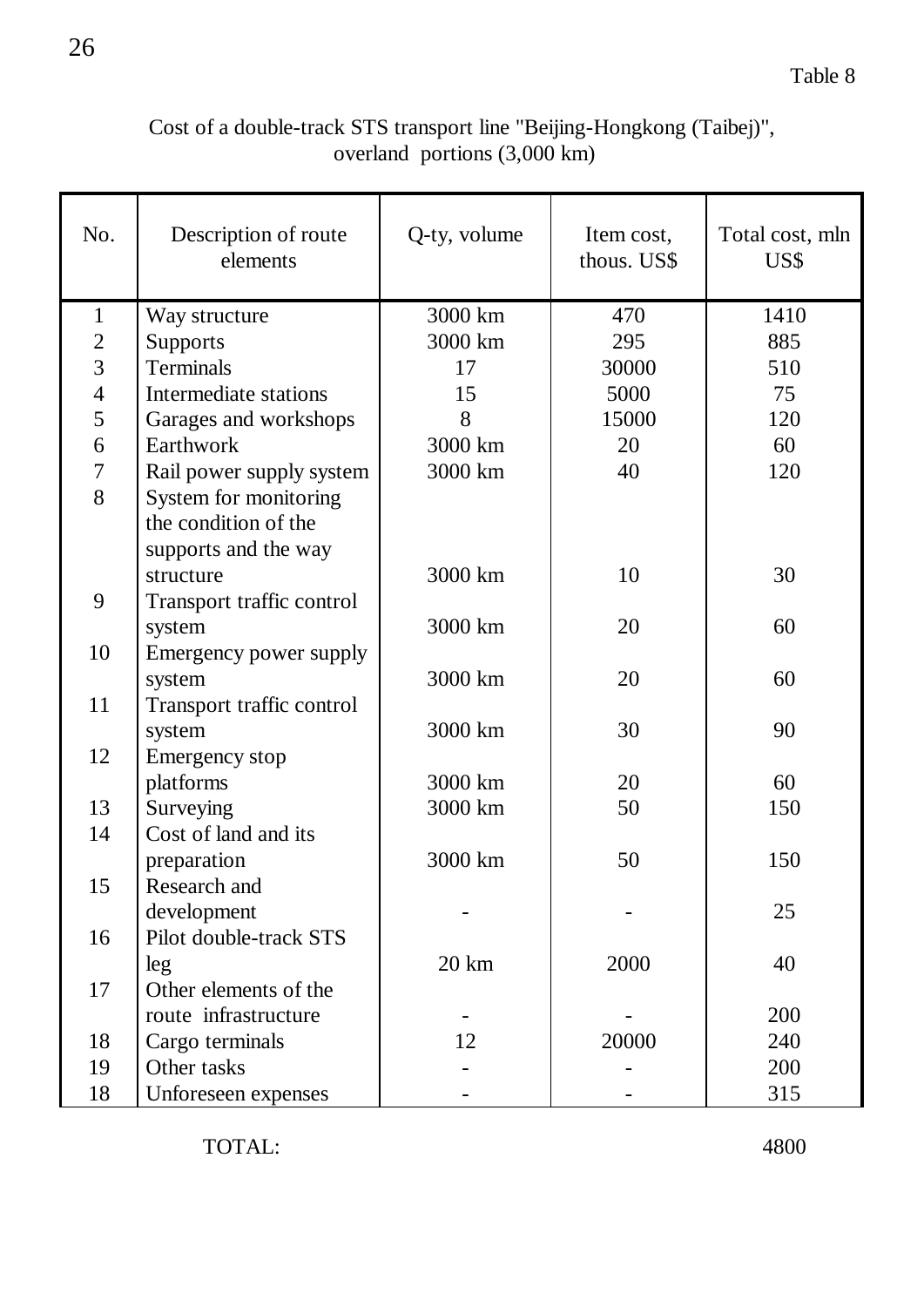27 Table 9

## Engineering and Economic Indicators of the STS double-track Beijing-Hongkong (Taibej) Line

| Parameter                                                       | Magnitude |
|-----------------------------------------------------------------|-----------|
|                                                                 |           |
| 1. Transport line characteristics                               |           |
| 1.1. Total cost, million US\$                                   | 6400      |
| 1.2. Depreciation deductions, , %                               | 5         |
| 1.3. Annual operation cost $\&$ cost of maintenance and routine |           |
| repairs, thous.US\$                                             | 20        |
| 1.4. Term until fully repaid, years                             | 20        |
| 1.5. Route stretch, km                                          | 3140      |
|                                                                 |           |
| 2. Vehicle characteristics                                      |           |
| 2.1 Cost, thous. US\$:                                          |           |
| - passenger                                                     | 30        |
| - cargo                                                         | 10        |
| 2.2. Number of seats:                                           |           |
| - business class                                                | 10        |
| - first class                                                   | 5         |
| - deluxe                                                        | 1         |
| 2.3. Carrying capacity, kg:                                     |           |
| - passenger                                                     | 2000      |
| - cargo                                                         | 4000      |
| 2.4. Transport module weight (net), kg                          | 1500      |
| 2.5. On-line utilization factor                                 | 0,75      |
| 2.6. Reserve park of vehicles, %                                | 20        |
| 2.7. Average annual speed, km/hour                              | 300       |
| 2.8. Engine power. kW:                                          |           |
| - passenger                                                     | 80        |
| - cargo                                                         | 40        |
| 2.9. Vehicle annual run along 2,880 km leg, thousand km:        |           |
| - passenger                                                     | 1720      |
| - cargo                                                         | 1720      |
| 2.10. Annual transportation volume                              |           |
| by one transport module (along a 2,880 km leg):                 |           |
| - passengers                                                    | 5980      |
| - cargo, tons                                                   | 2390      |
| 2.11. Specific power losses for traction:                       |           |
| - passenger, kW x h/ passenger x km                             | 0.027     |
| - cargo, kW x hour/ton x km                                     | 0.033     |
| 2.12. Depreciation deductions, %                                | 10        |
| 2.13. Annual operation cost, %, versus vehicle cost             | 10        |
| 2.14. Term until repaid, years                                  | 10        |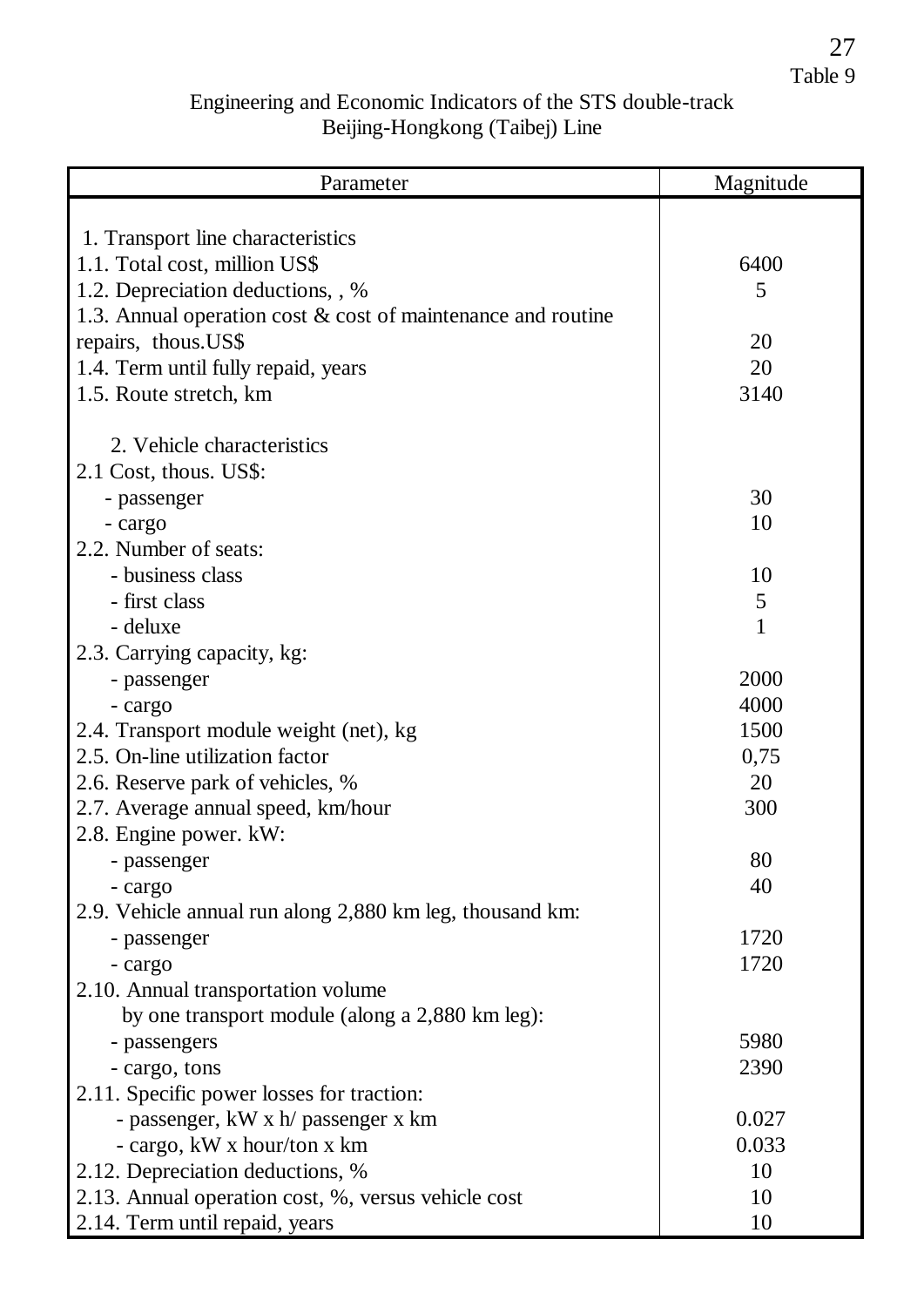| Cost of Transportation along 'Beijing-Hongkong (Taibej) Line, |  |  |  |  |  |  |
|---------------------------------------------------------------|--|--|--|--|--|--|
| the Beijing-Hongkong stretch $(2,880 \text{ km})$             |  |  |  |  |  |  |

|                                  | Scope of transportation (both ways) |       |        |                |        |        |  |
|----------------------------------|-------------------------------------|-------|--------|----------------|--------|--------|--|
|                                  | passengers,                         |       | cargo, |                |        |        |  |
| Parameter                        | thousands/day                       |       |        | thous.tons/day |        |        |  |
|                                  | 20                                  | 50    | 100    | 50             | 100    | 200    |  |
| 1. Reduced costs 2,880 km leg):  |                                     |       |        |                |        |        |  |
| - US\$/pass.                     | 76.02                               | 33.63 | 19.51  |                |        |        |  |
| - US\$/ton of cargo              |                                     |       |        | 13.08          | 9.55   | 7.77   |  |
| 1.1. Costs along the transport   |                                     |       |        |                |        |        |  |
| line, total                      | 70.63                               | 28.24 | 14.12  | 7.07           | 3.54   | 1.76   |  |
| Including:                       |                                     |       |        |                |        |        |  |
| - depreciation deductions        | 32,16                               | 12,86 | 6,43   | 3,22           | 1,61   | 0,80   |  |
| - operation cost                 | 6.31                                | 2.52  | 1.26   | 0.63           | 0.32   | 0.16   |  |
| - deductions for profit          | 32.16                               | 12.86 | 6.43   | 3.22           | 1.61   | 0.80   |  |
| 1.2. Cost of vehicles, total     | 5.39                                | 5.39  | 5.39   | 6.01           | 6.01   | 6.01   |  |
| Including:                       |                                     |       |        |                |        |        |  |
| - depreciation deductions        | 0.50                                | 050   | 0.50   | 0.42           | 0.42   | 0.42   |  |
| - operation cost                 | 0.50                                | 0.50  | 0.50   | 0.42           | 0.42   | 0.42   |  |
| - deductions for profit          | 0.50                                | 0.50  | 0.50   | 0.42           | 0.42   | 0.42   |  |
| - energy cost                    | 3.89                                | 3.89  | 3.89   | 4.75           | 4.75   | 4.75   |  |
| 2. Number of vehicles for the    |                                     |       |        |                |        |        |  |
| entire route, at average trans-  |                                     |       |        |                |        |        |  |
| portation stretch 2,880 km), pcs | 1,220                               | 3,050 | 6,100  | 7,630          | 15,260 | 30,520 |  |
| 3. Rolling stock cost, US\$ mln  | 36.6                                | 91.5  | 183    | 76.3           | 152.6  | 305.2  |  |
| 4. Average traffic interval      |                                     |       |        |                |        |        |  |
| between vehicles (single         |                                     |       |        |                |        |        |  |
| vehicles along one line)         |                                     |       |        |                |        |        |  |
| - seconds                        | 86.4                                | 34.6  | 17.3   | 13.8           | 6.9    | 3.4    |  |
| - spacing, km                    | 7.2                                 | 2.9   | 1.4    | 1.15           | 0.58   | 0.29   |  |

## **2. Comparison of the STS Performance and Economics with other High-Speed Route alternatives**

#### **2.1. General**

The STS performance is better to compare with railway, automobile, air transport means and magnetic suspension trains, since the major competitors of the STS will be automobiles and traditional high-speed railways.

In all these cases a great significance should be attached to the specific consumption of electrical energy for transportation. STS transport modules have a comparatively small specific energy consumption in motion. For example, at speeds 300 km/h: 0.027 kW x pass/pass x km for passenger and 0.033 kW x h/t x km cargo traffic. High efficiency of STS motors, small energy losses in motion (good aerodynamics and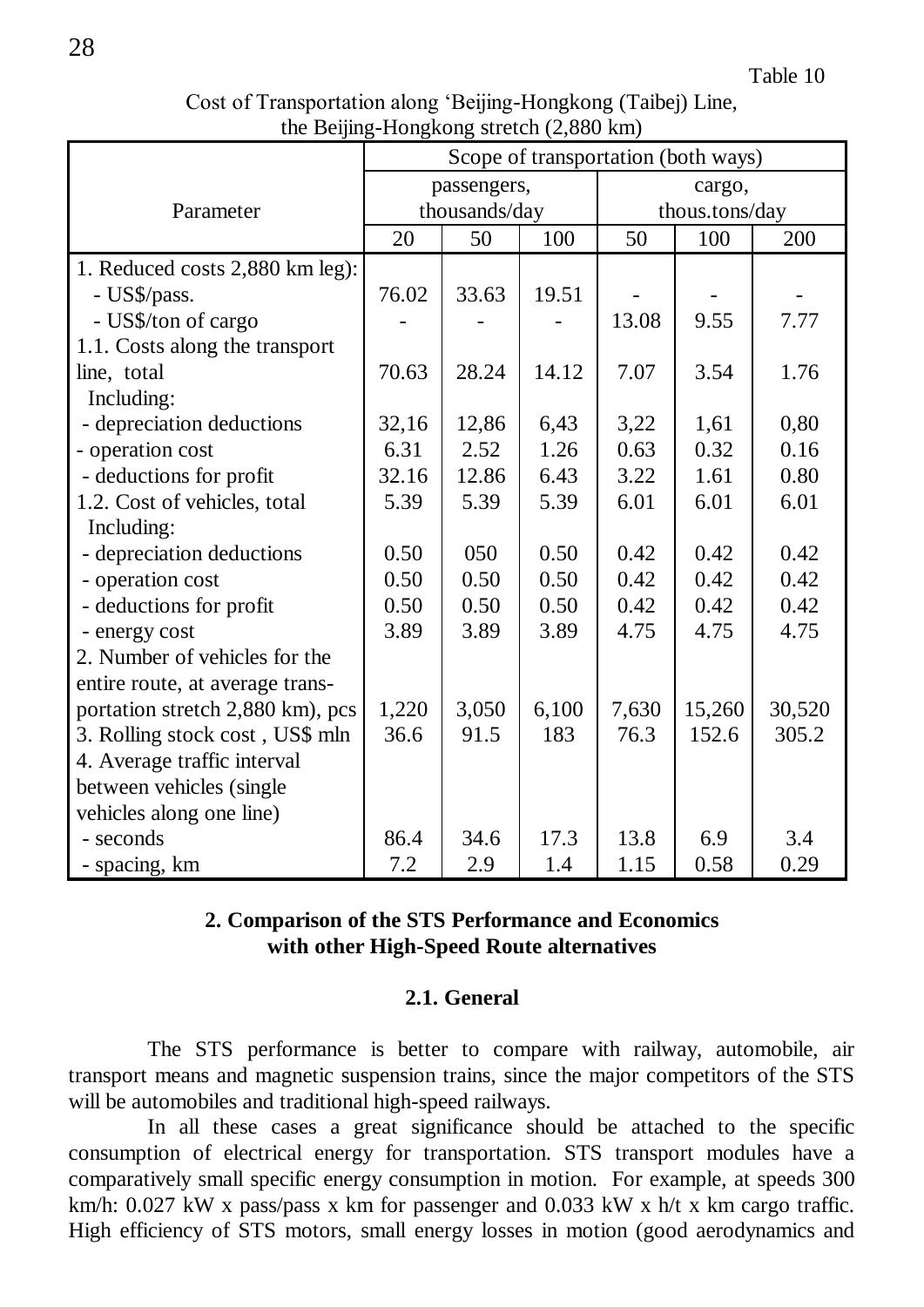low mechanical losses when a rigid wheel runs over a rigid track) make the STS transport the most economical among the existing types of high-speed transport means running with the same speeds. compared with high-speed railways in the same measures the consumption of energy is reduced 5 times, compared with magnetic suspension trains 10 times and compared with jet planes 20 times.

The STS route requires less materials, therefore it is cheaper. For example, to erect the carrying portion an insignificant amount of reinforced concrete is required - 280  $\text{m}^3/\text{km}$  for a double-track route with supports 15 m tall. About 500  $\text{m}^3/\text{km}$  is required if its consumption for stations and auxiliary systems is added. For comparison: consumption of reinforced concrete just for enclosures high-speed railways and routes of magnetic suspension trains is  $750 \text{ m}^3/\text{km}$ .

Since the scope of earthwork is little, so are the expenses. The STS route can run without embankments or excavations along any terrain. Earthwork will have a localized nature (drilling of holes for supports totally  $100-200$  m<sup>3</sup>/km, or not earthwork is required at all in case the foundation is erected on piles. For comparison, to construct a kilometer of a modern motorway or railway requires to  $10,000...50,000$  m<sup>3</sup>,  $100,000$  m<sup>3</sup> in cross country or mountainous places.

The consumption of other structural for the route and supports is as small, because cheap, available, mass-produced materials will be used.

The STS rolling stock cost can be estimated in comparison with passenger cars which are the closest analogs in dimensions and designs.

Mass produced electric motors 25.50 kW are 1.5...2 times cheaper than internal combustion engines of the same power, they are more reliable, durable, easier to operate and maintain.

The STS transport module body will cheaper than a car body of the same size because of its simpler design (absence of radiators, doors, baggage space, front hood, lights, dimensional, braking and other warning lights, windshield wipers, windows lifting mechanisms, etc.).

The STS vehicle will have a cheaper and simpler running gear and suspension (no unreliable and expensive tires, wheel turning mechanisms, simpler torque transmission to stationary wheels, no problems with tractability, etc.).

The r.p.m. and torque control systems of these two transport means cost are approximately similar and are as intricate (it is a motor r.p.m. control unit in the STS and the gear box, clutches, fuel injection system, etc, in cars).

The vehicle steering system is much simpler and cheaper than in cars, because there will be few parameters: the speed, spacing between vehicles and location (the coordinate) of a vehicle along the line. Irrespective of the computer technology progress it is still complicated to steer a car, so far only human brain can tackle the problem (the driver factor should be considered when evaluating the cost of running a car: at present hundreds of millions have to drive cars for hours daily with their own daily shortage of time). A cheap controller with its own control software will tackle the problem with the STS controlled and guided by on-line computers integrated into a net. To control a car, in addition to servomechanisms (the steering wheel and its mounting, wheel turning mechanism, gas, brake and clutch pedals, gear mechanism, etc.) a whole system is required to visualize information for steering which is unnecessary with the STS, such as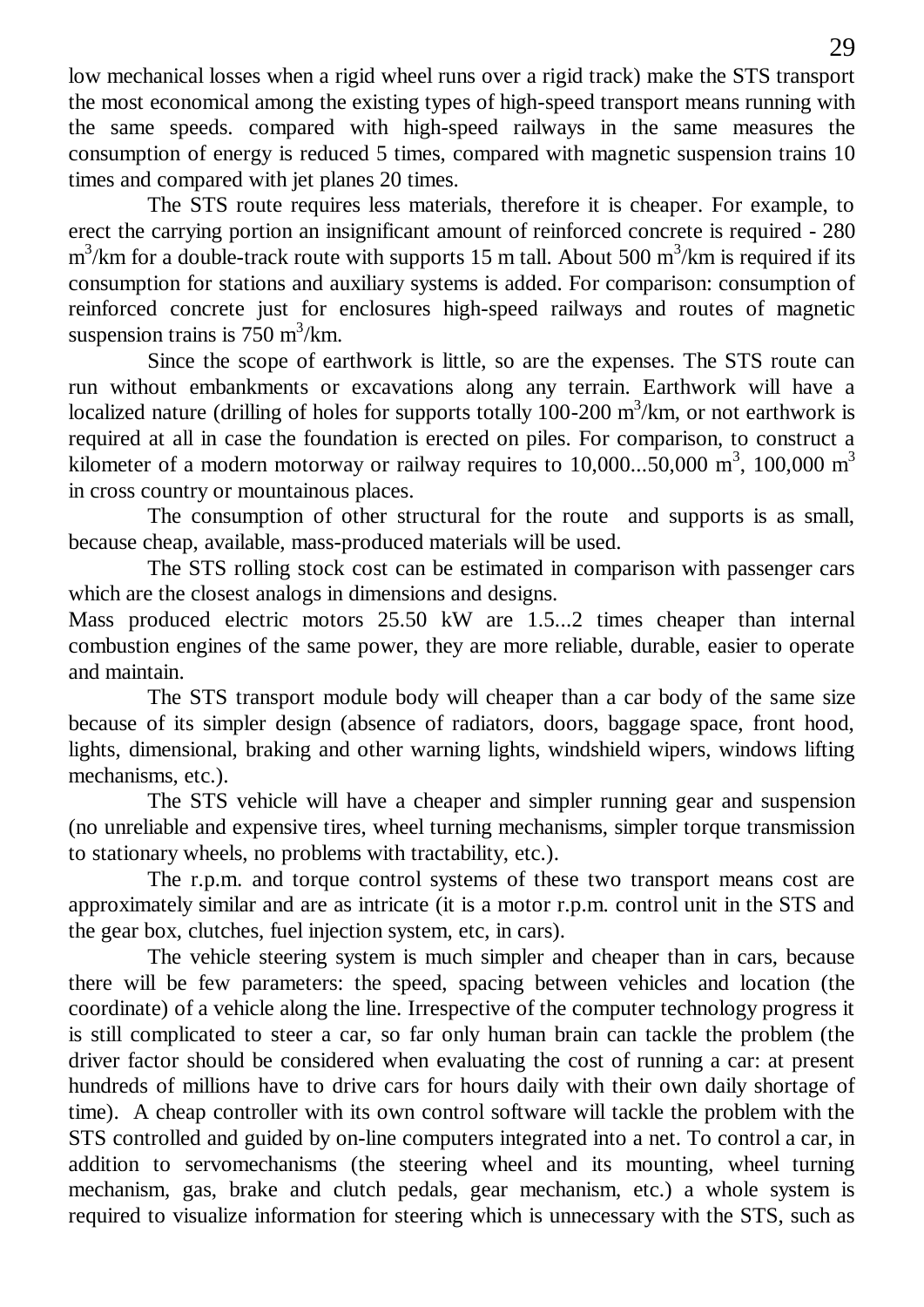windshield wipers with their actuating mechanisms and detergent delivery system (to keep the windshield clean and to ensure proper visibility), main and auxiliary lights, instrument panel, mirrors, horn, etc..

The STS vehicle will have about the same exterior and interior as a car and can be widely variable in response to individual tastes.

Also, the STS vehicle has no fuel tank (thus, no gas filling stations along the route, refineries providing gasoline and diesel fuel, oil wells are required); it does not require any system of removing and additional combustion of exhaust (for example, more strict ecological norms in many countries have recently made cars much more expensive).

Considering the above argumentation it can be predicted that mass produced STS vehicles will be 1.5...2 times cheaper than passenger cars of the same capacity, thus, it will be easier available (in future the STS advantages may lead to the creation of a wide string transport net comparable with the current network of motorways).

#### **2.2. High-Speed Railways**

High-speed railways (HSRW) designed for speeds 250...300 km/h are becoming more and more popular in the world. Their extension has gained priority in the transport, for example, the Council of Ministers of the European Community projects to invest about 300 billion ECU (until the year 2010) into their construction.

The common railway transport is not suitable for high speeds. Moreover, the earth bed subsidence should not exceed 1 mm, hence loose soil should be removed to a depth of several meters to erect such railways. As a rule, loose soils occupy lowlands, flooded lands, marshy land, which are a natural water system accumulating and distributing moisture among rivers. Back-filling (and compacting) in great volumes will impair the natural water flow with a serious risk of dehydration of some territories, swamping of others, losses of forested lands, arable and crop fields, etc. In fact, the highspeed route embankments will become a dike (a dam) for soil and surface water. Also, such lines will require a special enclosure (from both sides) and noise screens to fence off wild and home animals, agricultural activities, etc. In general, a high speed line will require 3.2 hectares/km (the data for Germany), the entire route will require 9600 hectares of rather expensive land to be vacated. Moreover, there is no worldwide experience of erecting the HSRW in the seas. Hence, its erection over the Taiwan Straight 140 km wide is highly problematic and would be too expensive (30...40 billion US\$).

A high-speed train is a rather strong source of noise and soil vibrations, which is not surprising with its weight of hundreds of tons, its length of hundreds of meters and locomotion consuming thousands of kilowatts. The train has a great variety of projecting pieces, connectors, joints each acting as a noise source. One wheel pair weighs about a ton, it would sure hit against microroughnesses, letting alone macroroughnesses of rail joints, for example.

The major disadvantage of high speed railways is their cost. For example, experts of the European Bank of Reconstruction and Development have evaluated that a highspeed route between Saint-Petersburg and Moscow (660 km) will cost 6...8 billion US \$, transportation of a single passenger will cost 123 US\$ (approximately as much as along European high-speed routes). The overland routes between Beijing-Hongkong (Taibej)

30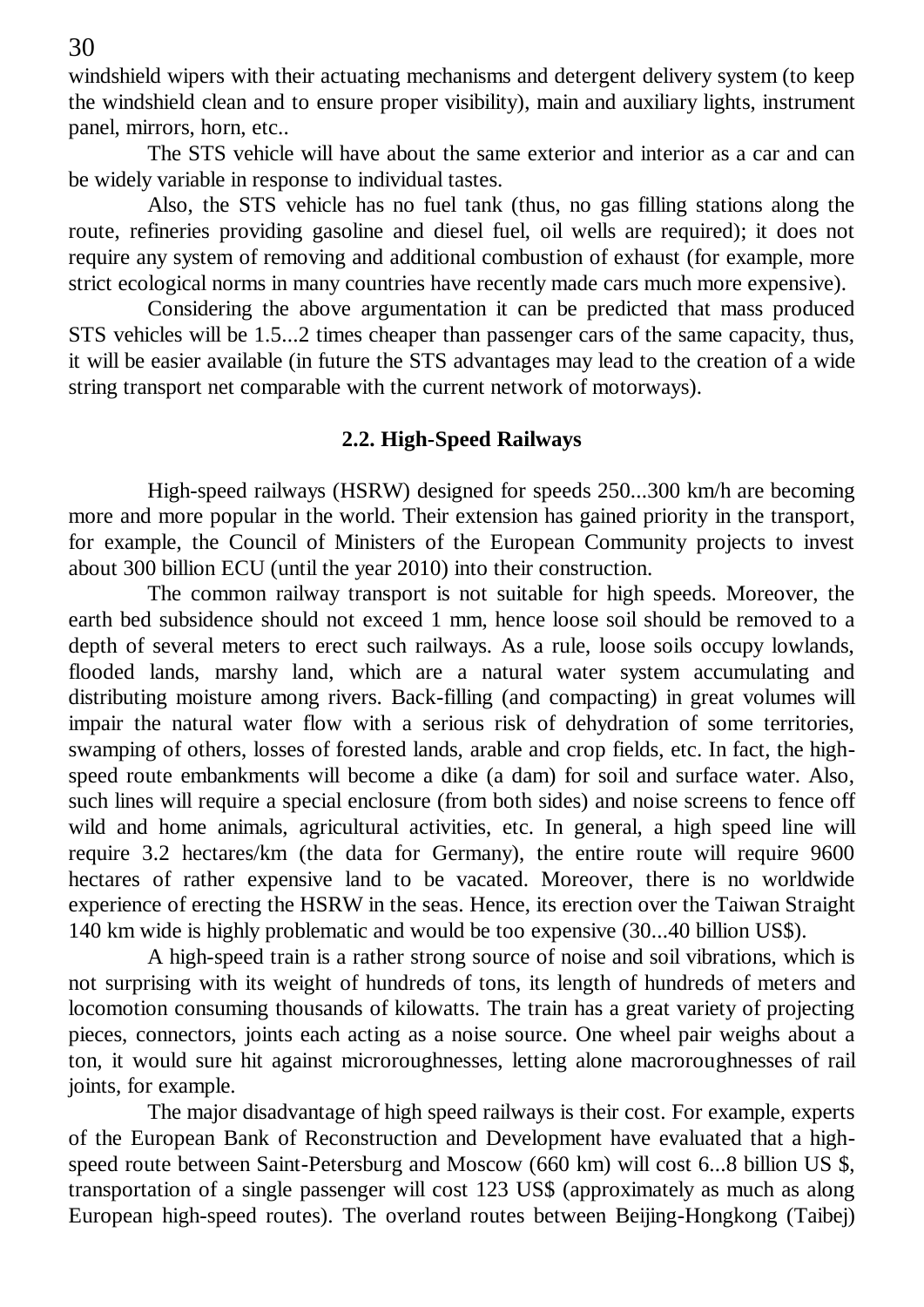may be estimated to cost 30...40 billion US\$, the cost of transportation over 2,880 keg will be 500 US\$. These figures exceed 5...10 times those for the STS.

The means required for erection of just overland high-speed railway routes "Beijing-Honkong (Taibej)" would be sufficient to construct complete STS routes over 15 thousand kilometers long.

#### **2.3. Analysis of Motor Transport Capabilities**

The automobile transport is known to be unable to compete with railways and air transport at distances above 200...400 km and more serving as a complement of the integral transport system.

Lack of competitiveness of the automobile transport as a major means of the future passenger and cargo traffic along the Beijing-Hongkong (Taibej) route is apparent due to the following reasons:

- even erection of a new multilane motorway will not truly increase the speed and the comfort of the automobile transport which will be much less than that of the STS with an average speed of a passenger car being below 100...110 km/h, the buses will be still slower. It means that the time needed to reach from downtown Beijing to downtown Hongkong will be at least 28...30 hours, while an STS vehicle covers the distance within 9 hours and 50 minutes (within 7 hours 30 minutes at 400 km/h);

- erection of such motorway (with the account of dividing strips, multiple loops at various elevations of the "clover leaf" types, acceleration and deceleration strips, parking lots for rest, etc.) will require a strip 2.5...3 times wider than a high-speed railway for the same passenger traffic or 750...900 (!) than for a STS;

- exhaust into the atmosphere by the STS will be less than the HSRW with its 0.6 gramms per passenger-kilometer, or automobiles with their more than 10 gramms per passenger kilometer;

- the STS vehicles will be airtight with all the waste collected and dumped at depots. Experience manifests that the strip along motorways is most exposed to waste disposed by car passengers;

- erection of a multilane motorway across the sea will be extremely costly, 20...30 billion US\$, while the same STS route will cost just 1.6 billion US\$.

#### **2.4. STS versus Aviation**

The STS is advantageous when compared with the air transport due to the following considerations.

Research of transport means has allowed to discriminate clearly between the competitiveness of the air and railway transport. The so-called "transport niches" are implied defining the range of distances and speeds at which a transport means provides passengers with the utmost comfort and speed all with the least energy losses.

The analysis includes whether the absolute speed of transport means is essential for passengers or the time to reach an airport or a railway station, waiting until departure, baggage handling or the actual time of traveling. The distance is estimated between destinations as the so-called "zones of equal accessibility" located downtown. Hence, for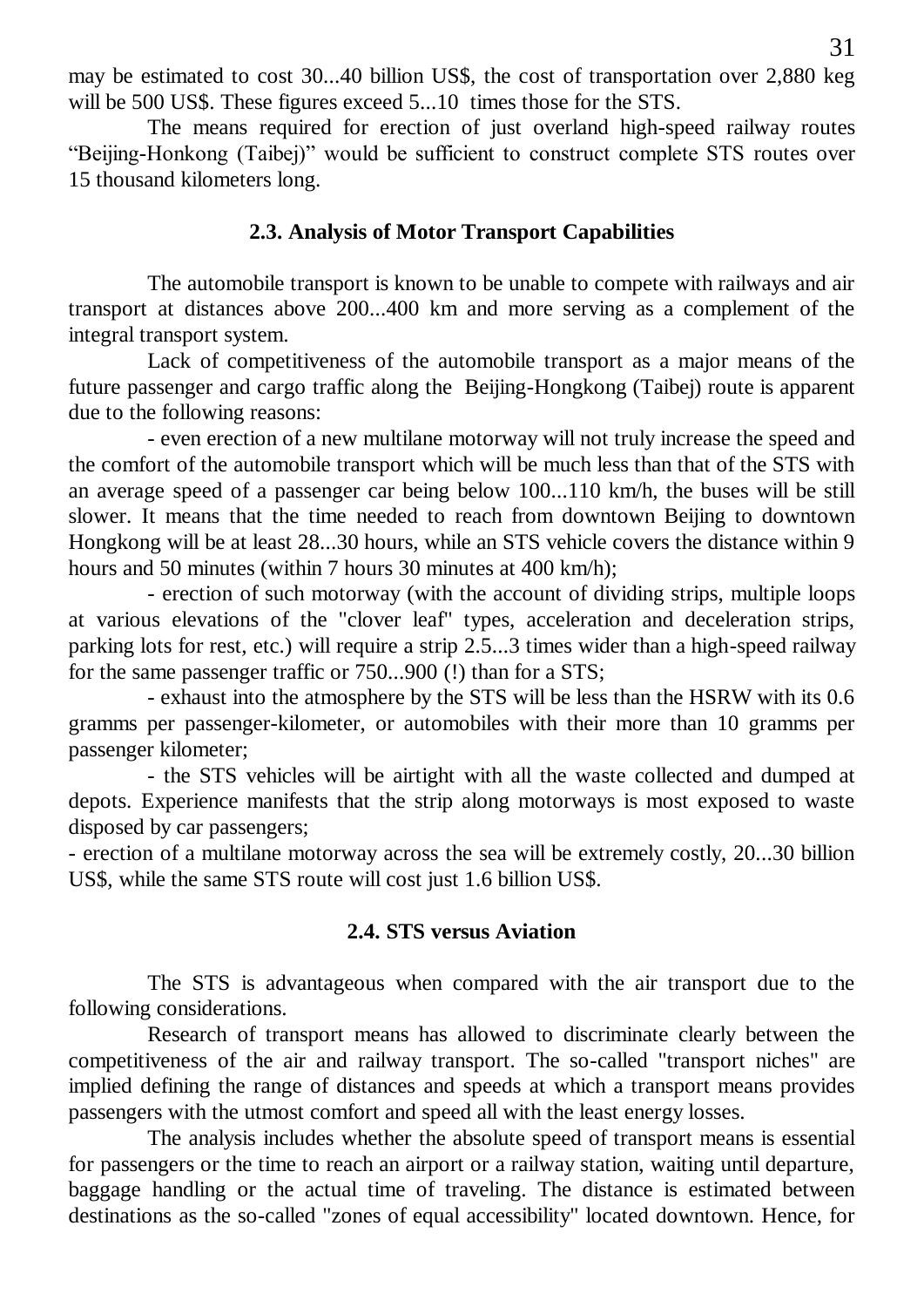example, an air passenger needs 5...7 hours to travel from downtown Beijing to downtown Hongkong (2000 km), i.e. almost the same time as with the STS traveling at 400 km/h (7 hours 30 minutes).

However, the ecological safety is the governing factor in all these comparisons. Modern airplanes release totally 300...400 g/passenger-kilometer or 500...600 times more harmful substances into the atmosphere than the high-speed railways or the STS, respectively. Actually, this parameter is expected to reduce 3...5 times when aviation switches over to the double-contour turbojet engines.

The major share of the exhaust accumulates exactly in the vicinity of airports, i.e. around large cities when planes fly low and the engines are boosted.

At low and medium altitudes (up to 5,000...6,000 m) the atmospheric pollution with nitrogen and carbon oxides persists for several days, after that they are trapped by moisture and produce acidic precipitation.

Aviation is the sole pollutant at higher altitudes with the harmful substances persisting in the atmosphere much longer, about one year. Even conversion to hydrogen engines fails to solve the problem. Harmless releases of the engines as water vapors close to the land surface convert into ice crystals shielding land.

Moreover, the noise effect is specifically strong around airports and electromagnetic noise around radar stations.

It is an important factor to consider that airports require land areas comparable with those for high-speed railways, yet these areas are located straight near cities implying that they are more valuable.

A significant disadvantage of the air transport is that passengers and cargo are delivered exceptionally to one terminal, while STS train can deliver them to any intermediate station (the route may pass through 100 terminals and stations, or more).

The major factor is the travel cost which will exceed many times that of the STS when the cost of traveling to the airport and back is added.

Thus, the Beijing-Hongkong future passenger and cargo traffic lines manifest obvious advantages of the string transport routes.

## **2.5. Applicability of Transport Means with Magnetic Suspension**

Magnetic suspension transport (MST) requires solution of sizable scientific and engineering problems. Actually, the MST is still being experimented upon, though a number of countries have erected separate short stretches. Alternatives of implementation of the "Transrapid" System (FRG) and electrodynamic suspension and linear synchronous motors have been evaluated, they require to employ the effect of superconductivity. The MST requires 4...5 times more investment than high-speed railways and 30...50 times more than the STS. For example, the projected Transrapid route Berlin-Hamburg (Germany) 300 km long is estimated to cost 19 billion DM. Hence, a MST just overland route Beijing-Hongkong (Taibej) may be estimated to cost 100...120 billion US\$, or 150...200 billion US \$ with the account of the sea portion.

This amount is enough to erect complete STS routes about 100 thous. km long.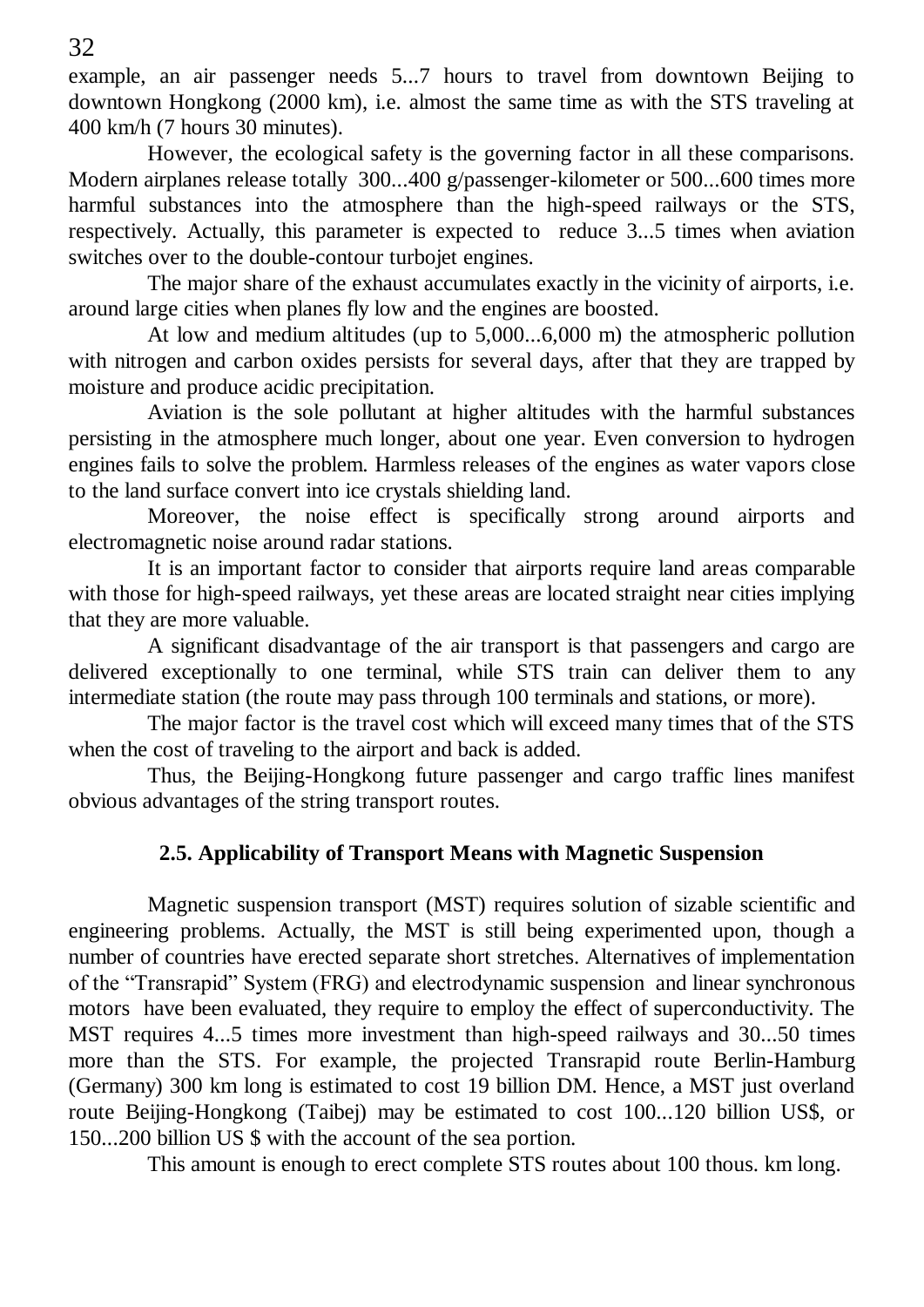#### **3. Stages of Implementation of the STS Project**

The primary objective is to complete research and development (25 million US\$) to select, optimize and adapt to the terrain relief and operation conditions of design, technological, engineering and other solutions, the know-how accumulated by the author during 18 preceding years and the specialists which he attracted to cooperate and then at the "NTL Transportlinien GmbH (Germany), since 1997 at the Research Center "Yunitran" (Belarus) and since 1998 at the Foundation "Yunitran" (Moscow), because it received the non-material assets accumulated during this period: patents, know-how, engineering knowledge, designing, technological and other achievements and their cost exceeds 14 billion US \$, according to the estimate of the Institute of Independent Assessment of Investment and Credited Projects (Minsk). The program had been elaborated to develop the design of the transport line and the vehicle (with all their components) with the account of wages of designers and other staff, the cost of materials and standard pieces, equipment, expenses to attract contractors, etc. The program is for the conditions in the Republic of Belarus, but it can be easily adapted to the conditions of any other country with the help of correction factors.

A special designing bureau should be created together with several laboratories (to investigate motion dynamics; control, communications and safety systems; electric motors and power supply and reliability of structures) and major services (the general designer, the chief economist, the chief process engineer, the chief engineer, the chief construction engineer, the chief power engineer, the chief communications expert). This stage can be accomplished within 2...3 years providing the corresponding finances become available and 100...120 designers are recruited. Research and development can be combined with the erection of a pilot STS leg 10...20 km long.

Then the pilot route leg (40 million US\$) should be erected and pilot vehicles should be fabricated (2 million US\$). With sufficient finances it can be accomplished within 2...3 years. The pilot leg can be erected in any country where investors believe their investments can enjoy protection and the designer can be sure of the proper protection of the intellectual property and the copyright. A special research and designing center should also be established in this country.

The route survey can be started parallel to the erection of the pilot leg as well as the survey of other transport lines if there are clients for such projects. It will allow to become leaders of the world super high speed transport market in the 21-st century.

Development, designing and erection of the STS "Beijing-Hongkong (Taibej)" can be started as implementation of the national transport programs in mainland China and the island of Taiwan. In the process of implementation of the national programs a unified line can be coordinated for constructing the route, to elaborate design, technological and operational standards. Then each country can independently erect its own portion of the transcontinental route with its ramification (if necessary). After that, in future, the route can on one side be extended to Western Europe and on the other side to Indonesia.

The STS, due to its strong competitiveness, will be able to conquer the markets of high-speed communications. It will create a new economic niche by forcing out highspeed railways, trains with magnetic suspension and aviation.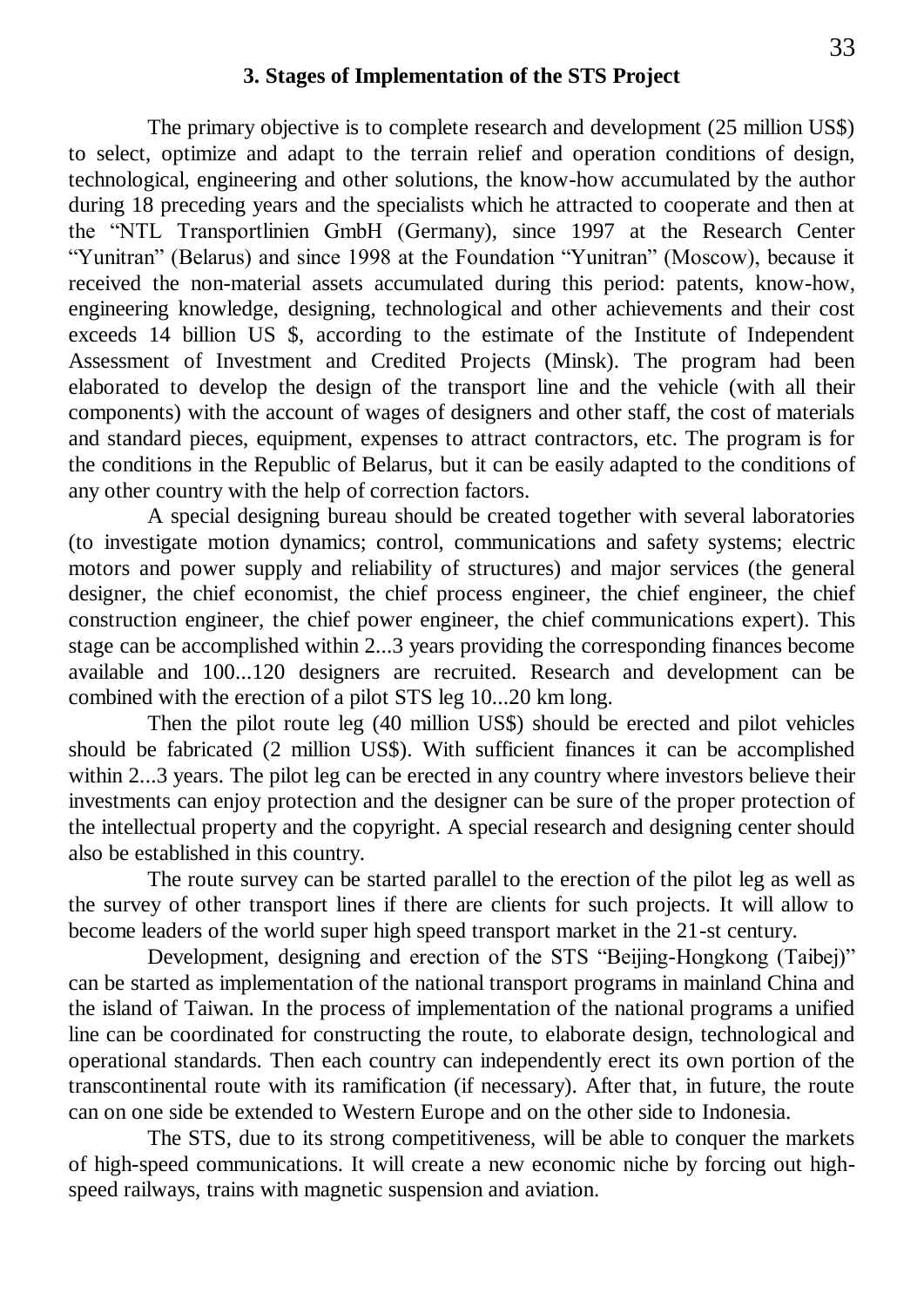#### **Literature**

1. Yunitsky A. E. String Transportation Systems. Gomel: "Infotribo". 1995. - 337 pages.

2. Yunitsky A. E. Linear Transportation System. International application for invention RST/IB94/00065 of 08.04.94. Applicant: "NTL Neue Transportlinien GmbH" (Germany) and Yunitsky A. E.

3. Yunitsky A. E. Linear Transportation System. Patent of the Russian Federation No. 2080268 IPC B61B 5/02, B61B 13/00, E01B 25/22. Priority 08.04.94, registered 27.05.97.

4. Yunitsky A. E., Savchuk V. P., Savenkov V. A., Varvilskaya O.N. Analysis of fluctuations of span structures in a string transportation system/ Theses of the reports at Byelorussian Congress on Theoretic and Applied Mechanics "Mechanics-95", Minsk, 1995, pp.253-254.

5. Yunitsky A. E., Savchuk V. P., Savenkov V. A., Varvilskaya O.N. On the Dynamics of a string Transportation System/ Theses of the reports at Byelorussian Congress on Theoretic and Applied Mechanics "Mechanics-95", Minsk, 1995, pp. 253- 254.

6. Yunitsky A. E. High-speed Road Transportation - STS/ Theses of the reports at the International Scientific and Practical Conference "Resource- and Energy-saving Technologies in Transportation and Construction Complex", Gomel, 1995, pp.69-70.

7. Yunitsky A. E. Creation of a String Transportation System (STS) "Paris-Moscow"/ Proceedings of the International Conference on the Development of a Communication System Paris-Berlin-Warsaw-Minsk-Moscow. Minsk, 1998, pp.81-84.

8. Yunitsky A. E. Transportation Means for String Transportation Systems (2 alternatives). Patent of the Russian Federation for the application No. 97500229/49(005129) of 18.10.96 ICIS 12-03. Patent holder - Yunitsky A. E.

9. Yunitsky A. E. Rail for String Transportation Systems. Patent of the Russian Federation for the application No. 97500230/49(005130) of 18.10.96 ICIS 12-03, 25-01. Patent holder - Yunitsky A. E.

10. Yunitsky A. E. Transportation Means for String Transportation Systems. Patent of the Republic of Byelarus for the application No. 960075 of 18.10.96 ICIS 12-03, 12-13. Patent holder - Yunitsky A. E.

11. Yunitsky A. E. Rail for String Transportation Systems. Patent of the Republic of Byelarus for the application No. 960076 of 18.10.96 ICIS 12-03, 25-01. Patent holder - Yunitsky A. E.

12. Yunitsky A. E. Rail for String Transportation Systems. Patent of Kazakhstan for the application No. 970007.3 of 22.10.96 ICIS 25-01. Patent holder - Yunitsky A. E.

13. Yunitsky A. E. Transportation Means for String Transportation Systems. Patent of Ukraine for the application No. 97040152 of 18.10.96 ICIS 25-01. Patent holder - Yunitsky A. E.

14. Anatoly E. Yunitsky. Linear transport system. Letters patent Republic of South Africa No. 95/2888,07.04.1995. International classification B65G.